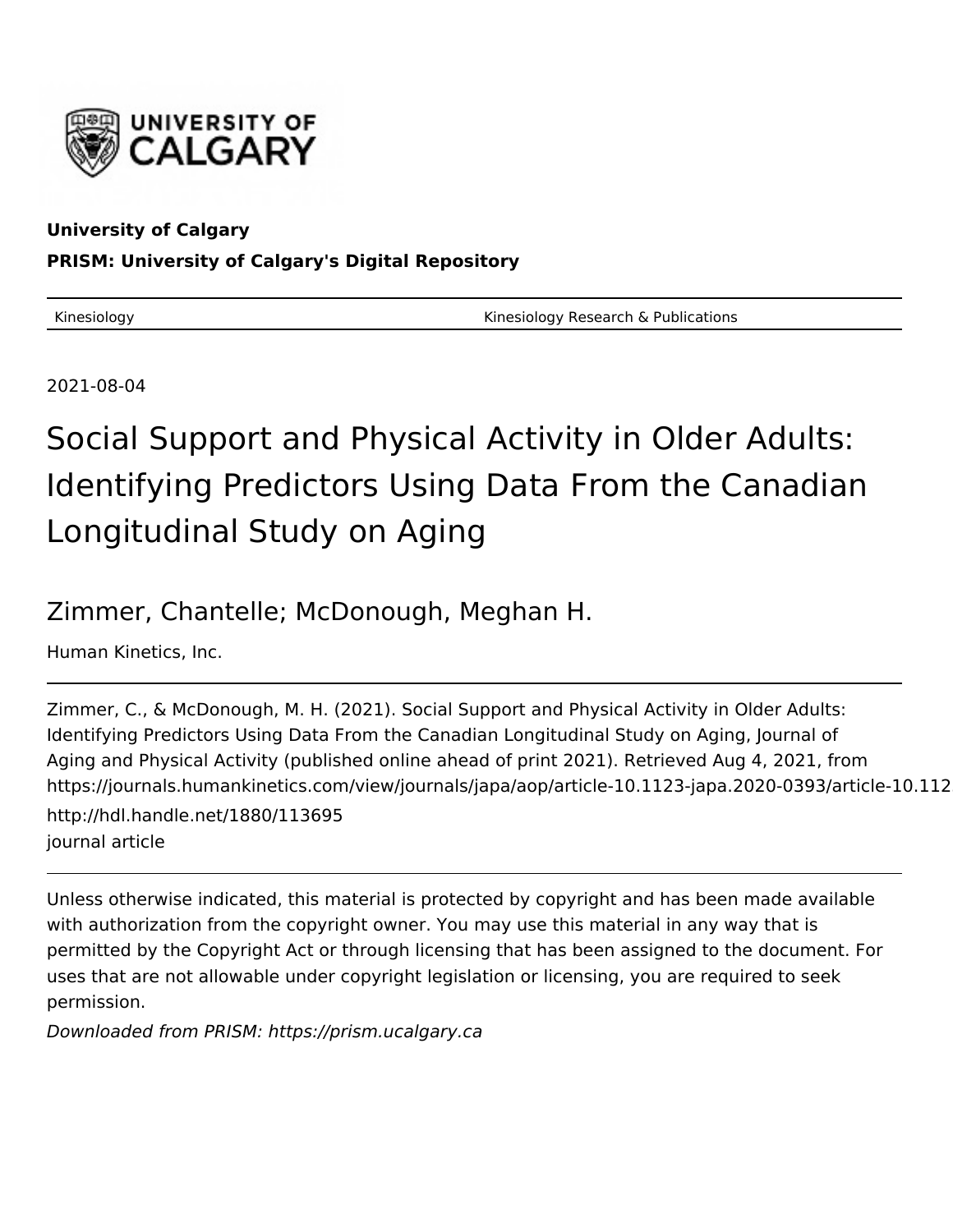## **Social Support and Physical Activity in Older Adults: Identifying Predictors Using Data from the Canadian Longitudinal Study on Aging**

Chantelle Zimmer<sup>1</sup> & Meghan H. McDonough<sup>1</sup>

<sup>1</sup> Faculty of Kinesiology, University of Calgary, 2500 University Drive NW, Calgary, Alberta, T2N 1N4 Canada

Correspondence concerning this article should be addressed to Meghan McDonough, Faculty of Kinesiology, University of Calgary, 2500 University Drive NW, Calgary, Alberta, T2N 1N4 Canada. Email: meghan.mcdonough@ucalgary.ca. Phone: 403-220-7211.

*Manuscript has been published online as Ahead of Print:* Accepted author manuscript version reprinted, by permission, from Journal of Aging and Physical Activity, 2021, https://doi.org/10.1123/japa.2020-0393. © Human Kinetics, Inc.

**Acknowledgements:** This research was made possible using the data collected by the Canadian Longitudinal Study on Aging (CLSA). Funding for the Canadian Longitudinal Study on Aging (CLSA) is provided by the Government of Canada through the Canadian Institutes of Health Research (CIHR) under grant reference: LSA 94473 and the Canada Foundation for Innovation. This research has been conducted using the CLSA Baseline Tracking Dataset version 3.5, Baseline Comprehensive Dataset version 4.1, and CLSA Sample Weights version 1.2, under Application ID 180605. The CLSA is led by Drs. Parminder Raina, Christina Wolfson and Susan Kirkland. This work was also supported by the Canadian Institutes of Health Research, O'Brien Institute for Public Health, and the Brenda Strafford Centre on Aging.

**Disclaimer:** The opinions expressed in this manuscript are the authors' own and do not reflect the views of the Canadian Longitudinal Study on Aging.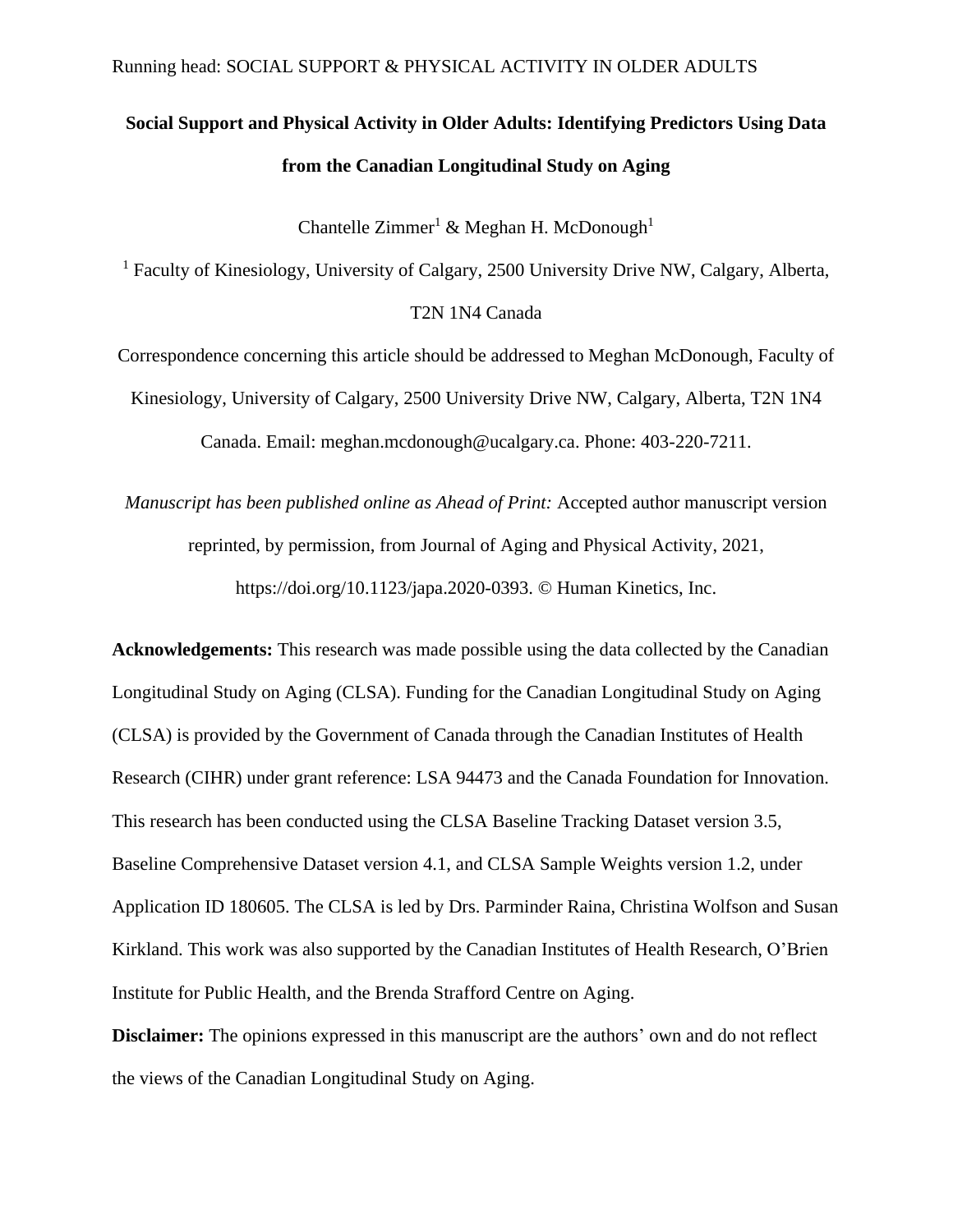#### Abstract

This study examined which of nine forms of social support were the strongest predictors of physical activity in older adults, and to what degree these associations were moderated by eight demographic indicators of groups at increased risk of social isolation. Baseline data from 21,491 adults aged 65 and older who were participants of the Canadian Longitudinal Study on Aging was analyzed using multiple regression. Greater social network size, social contact with network members, and participation in community-related activities predicted greater physical activity, whereas being in a domestic partnership and perceiving more tangible support to be available were negatively associated. The strength and direction of these associations varied by sex, living arrangement, and income. Given the findings, various forms of social support should be incorporated in physical activity interventions but tailored to meet the needs of different segments of the aging population.

*Keywords*: social support, physical activity, older adults, social isolation, CLSA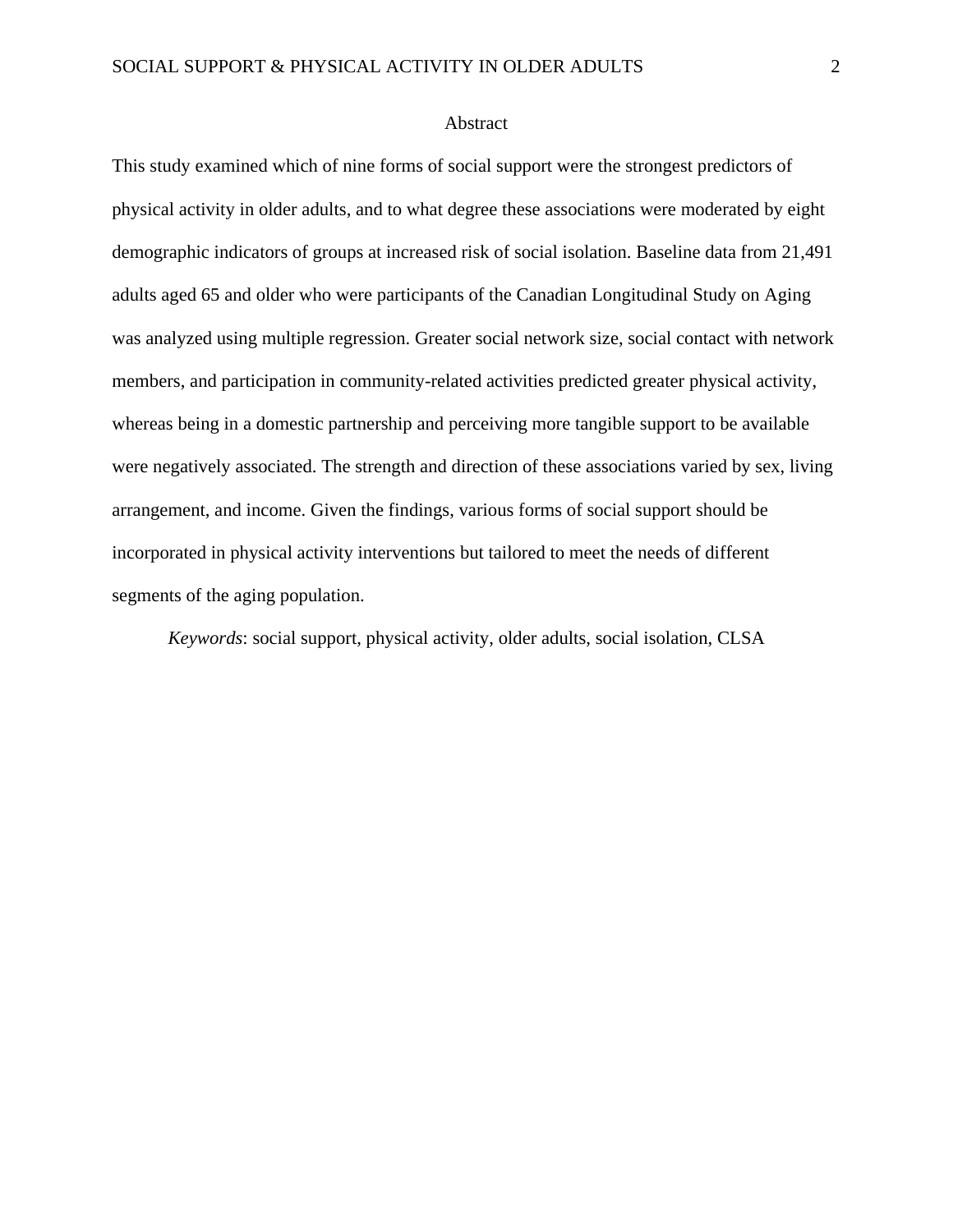The number of Canadian adults age 65 and over is growing rapidly (Government of Canada, 2014). Helping older adults engage in life opportunities that enhance their health and quality of life as they age is important as we prepare for an aging society (International Federation on Ageing, 2012). Physical activity is associated with improved physical and mental health, physical and cognitive functioning, and quality of life among older adults (Baker, Meisner, Logan, Kungl, & Weir, 2009; Netz, Wu, Becker, & Tenenbaum, 2005). It is recommended that older Canadians accumulate at least 150 minutes of moderate-to-vigorous physical activity and perform muscle strengthening activities at least twice weekly to achieve these benefits, as well as accumulate several hours of light physical activity daily (Canadian Society for Exercise Physiology, 2020). However, over 80% of older adults do not accumulate sufficient moderate-to-vigorous physical activity per week (Clarke, Colley, Janssen, & Tremblay, 2019) and the prevalence of older adults performing muscle strengthening activities is inconclusive due to limited national data (ParticipACTION, 2019). Although older adults do accumulate on average 3.2 hours of light physical activity per day (Statistics Canada, 2017), obtaining some benefits to their health.

Older adults often face barriers to physical activity participation, most notably health conditions, fear of injury, cost, transportation, and safety concerns (Baert, Gorus, Mets, Geerts, & Bautmans, 2011; Spiteri et al., 2019). Further compounding the physical activity participation of older adults may be social isolation. Social isolation is defined as low quantity and quality of contact with others and is a prominent issue facing older Canadians, particularly women, lesbian, gay, bisexual (LGB)<sup>1</sup>, ethnic minority, Indigenous, immigrant, living alone, caregiver, and low

<sup>&</sup>lt;sup>1</sup> We chose to use the acronym LGB instead of the more inclusive acronym LGBTQI2S+ because the literature cited here, and the dataset used in the secondary analysis conducted in this study, focused on lesbian, gay, and bisexual individuals only.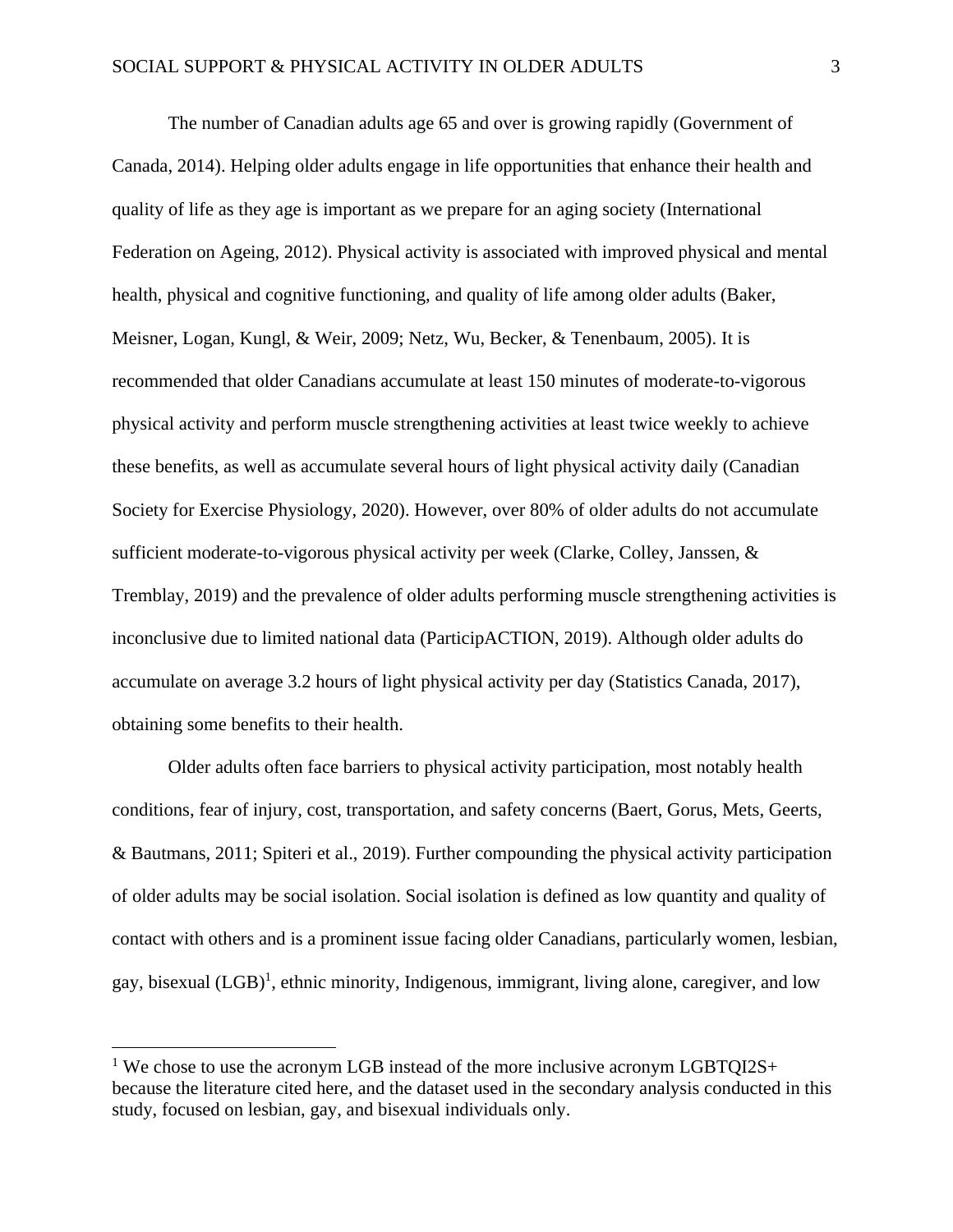income individuals (Government of Canada, 2017). Most of these populations are less physically active than the general older adult population (e.g., Azagba & Sharaf, 2014; Chad et al., 2005), and likely experience barriers that are wider reaching and more substantial due to their circumstances (Government of Canada, 2017). Social influences, particularly social support, can help alleviate barriers and enhance motivation though for physical activity (Brawley, Flora, Locke, & Gierc, 2016). Social support refers to interpersonal interactions that help another person (Feeney & Collins, 2015). Social support is positively correlated with physical activity behavior change and maintenance among older adults (McAuley, Jerome, Elavsky, Marquez, & Ramsey, 2003; McMahon et al., 2017), indicating it may be an important mechanism underlying physical activity promotion for this population.

Social support is multi-dimensional and conceptualized many ways. It can include concepts that have emerged from multiple theoretical perspectives to reflect the presence of other people in one's life (e.g., marital/partner status, social network), interaction with other people (e.g., social contact, online communication, social participation), availability of support (e.g., perceived, received), support functions and behaviors (e.g., instrumental, emotional, informational, companionship), and general perceptions of or satisfaction with support (Holt-Lunstad & Uchino, 2015; Williams, Barclay, & Schmied, 2004). However, there is not an agreed upon, unified framework of social support that captures all of its complexity and is sensitive to context. While researchers in the field of physical activity have examined social support different ways, they rarely compare associations between the various forms of support and physical activity. Therefore, little is known about which forms of social support predict unique variance in physical activity and which forms have the strongest associations with physical activity. Whether the forms of social support that are most important for enabling physical activity varies for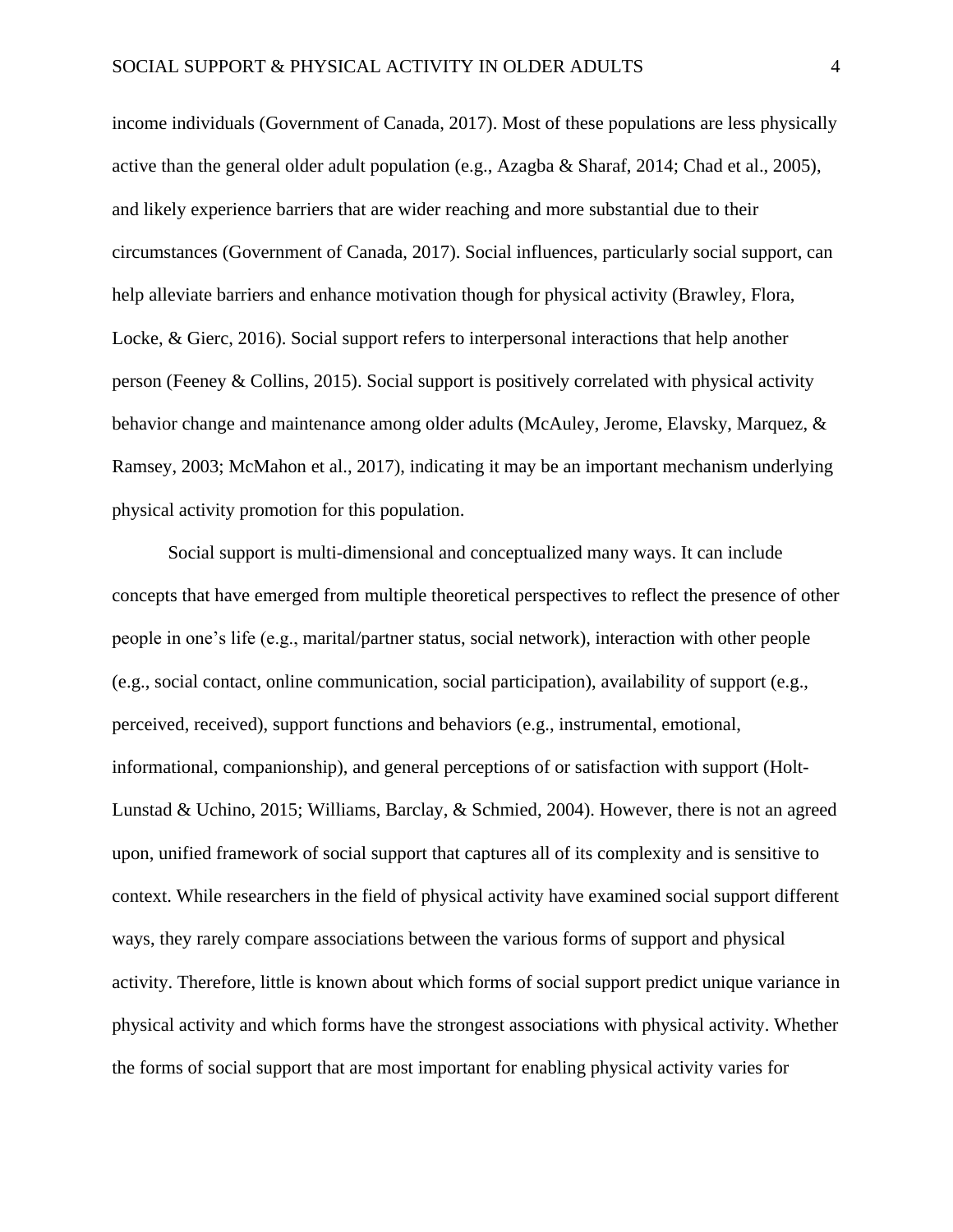groups of older adults at increased risk of social isolation is also unknown. Understanding predictors of physical activity is vital for developing ways to effectively support physical activity behavior change and maintenance in older adults, and promote its positive health outcomes, especially for those who are disproportionately isolated and inactive.

Due to social support being operationalized different ways, we drew on a framework that classifies social relationship measures on a structural-functional continuum (Valtorta, Kanaan, Gilbody, & Hanratty, 2016) to delineate forms of social support for this study. Structural characteristics focus on who people share a relationship with and the connection between these individuals. Such characteristics include the number, type, and diversity of people in one's social network (i.e., marital/partner status, social network) and frequency and duration of contact with these people (i.e., social contact, online communication, social participation). Functional characteristics focus on the qualitative and behavioral aspects of interactions between people. These characteristics refer to the nature and purpose of relationships, and their beneficial functions in terms of providing and receiving social support (i.e., perceived and received social support; instrumental, emotional, informational, companionship). There is evidence that many forms of social support that represent structural and functional characteristics of social relationships are significantly associated with physical activity among older adults.

Married older adults are more active than those who are not married (Gao, Fu, Li, & Jia, 2015; Hughes, Mcdowell, & Brody, 2008), however, this association may only hold for men (Espinel, Chau, van der Ploeg, & Merom, 2015) or couples where both members are active (Booth, Owen, Bauman, Clavisi, & Leslie, 2000; Cobb et al., 2016; Gellert, Ziegelmann, Warner, & Schwarzer, 2011; Richards, Franks, McDonough, & Porter, 2018). Having a large and diverse social network of family, friends, and neighbors (Kendrick et al., 2018; Litwin, 2003)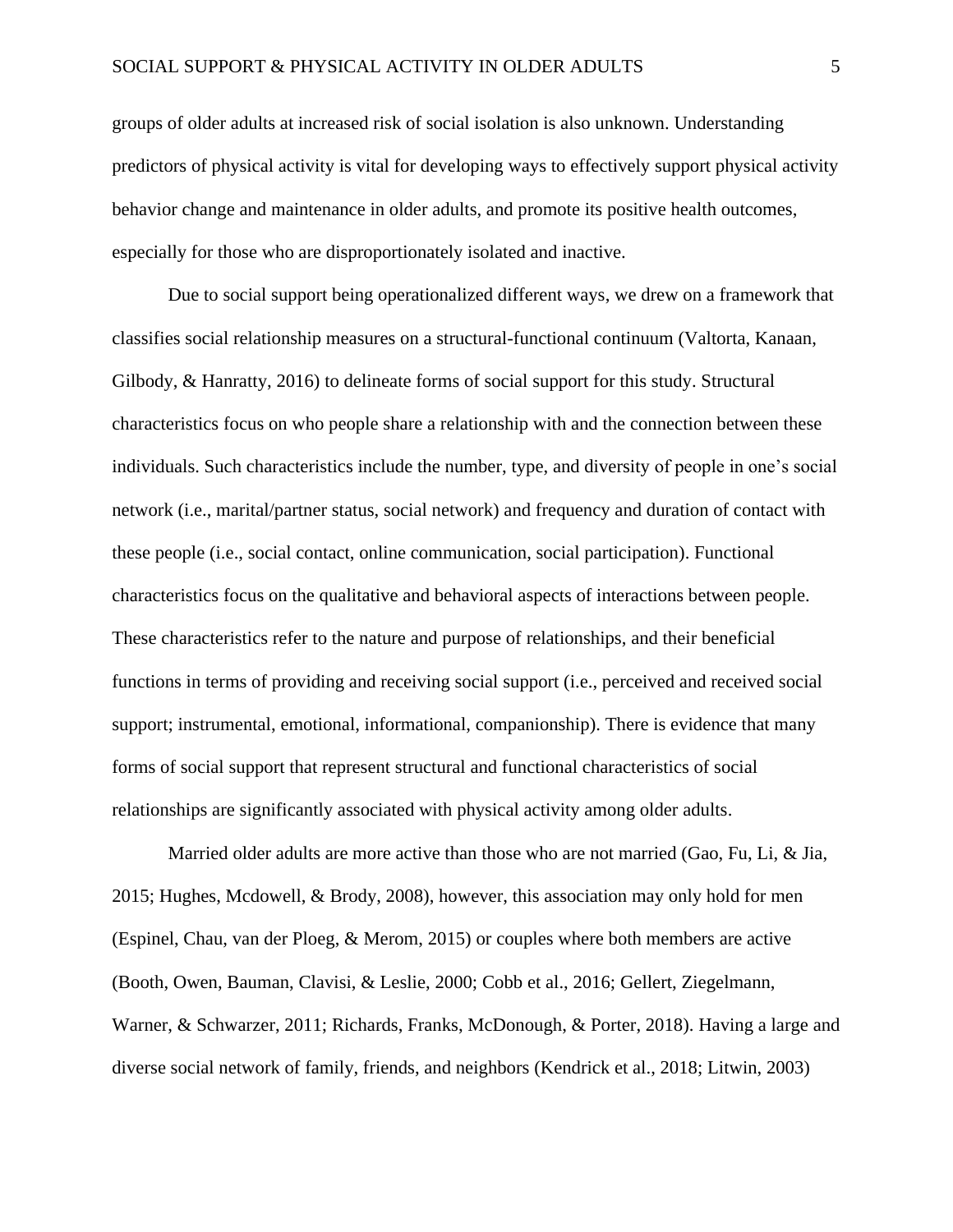and frequently socializing with them (Ho, Hawkley, Dale, Waite, & Huisingh-Scheetz, 2018) has also been associated with greater physical activity. Though, the mode of social interaction may affect support. Frequency of contact with social network members appears to have a stronger association with physical activity when people connect in-person compared to on the telephone (Bertera, 2003), which might be the case for online communication too, since in-person contact is thought to provide opportunities for people to be active together. Older adults who interact with others through social activities outside the home are more active (Benedetti, Schwingel, & De Lucena Torres, 2011; Carrapatoso, Cardon, Van Dyck, Carvalho, & Gheysen, 2018).

The perceived availability of social support generally, and social support specifically for engaging in physical activity, tends to be positively associated with older adults' physical activity as well (Lindsay Smith, Banting, Eime, O'Sullivan, & van Uffelen, 2017). Certain supportive behaviors like instrumental support, emotional support, and companionship seem to be beneficial. In terms of general support, older adults who believed they could rely on someone for financial support (Loprinzi & Joyner, 2016) or had relationships with people they felt they could discuss anything with and who would help them cope with stress in their life (Rennemark, Lindwall, Halling, & Berglund, 2009) were more likely to engage in moderate-to-vigorous and strenuous physical activity. With respect to support specific to physical activity, married older adult women were more active when their husbands showed care and concern for their desire to exercise, complimented them on their mastery of a skill, and engaged in physical activity with them (Ranby & Aiken, 2016). Similarly, encouragement from family and friends to be physically active and their joint participation has been positively associated with walking and moderate-tovigorous physical activity (Bohm, Mielke, da Cruz, Ramires, & Wehrmeister, 2016; Carlson et al., 2012; Shores, West, Theriault, & Davison, 2009).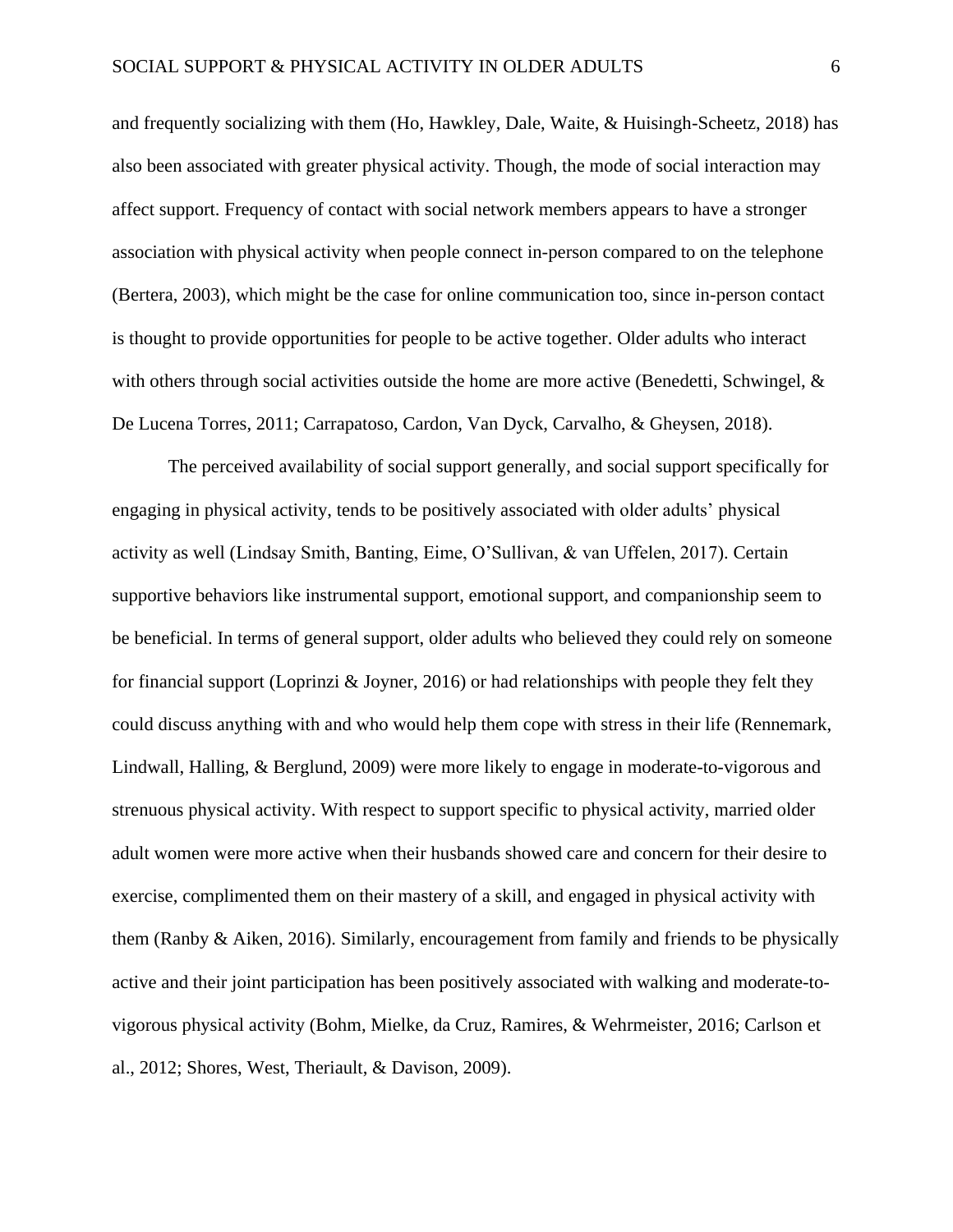Many researchers have tried to incorporate social elements into physical activity interventions for older adults to increase their efficacy, primarily via practices such as delivering exercise in a group format. But bringing people together is not necessarily sufficient for fostering social support and promoting adherence since it does not guarantee that supportive relationships will form, and the quality of social interactions is often left to chance (Floyd & Moyer, 2010; Richards et al., 2018). Older adults more vulnerable to social isolation and exclusion may therefore be less likely to experience the social support they need. Further, research with adults under the age of 65 has shown that not all forms of social support promote engagement in physical activity (Scarapicchia, Amireault, Faulkner, & Sabiston, 2016). Attempts to provide social support can have a negative impact if they are not responsive to the needs of the person (Feeney & Collins, 2015); for instance, they are unwanted, pressuring, or controlling (Martire et al., 2013; McDonough, Sabiston, & Ullrich-French, 2011). Participation in physical activity can be enabled through support that is tailored to the needs of the individual and target population.

The purpose of this study was two-fold: (1) to identify which forms of social support (marital/partner status, social network, social contact, online communication, social participation, tangible support, affectionate support, emotional/informational support, positive social interaction) predict physical activity in adults 65 years and older and (2) to examine to what degree the associations between the forms of social support and physical activity are moderated by demographic indicators of groups at increased risk of social isolation (sex, sexual orientation, race/ethnicity, Indigenous identity, immigrant, living alone, caregiver, income). It was hypothesized that all forms of support would be positively associated with physical activity in older adults. However, examining which forms of social support would predict unique variance in physical activity and which forms would be stronger predictors than others was exploratory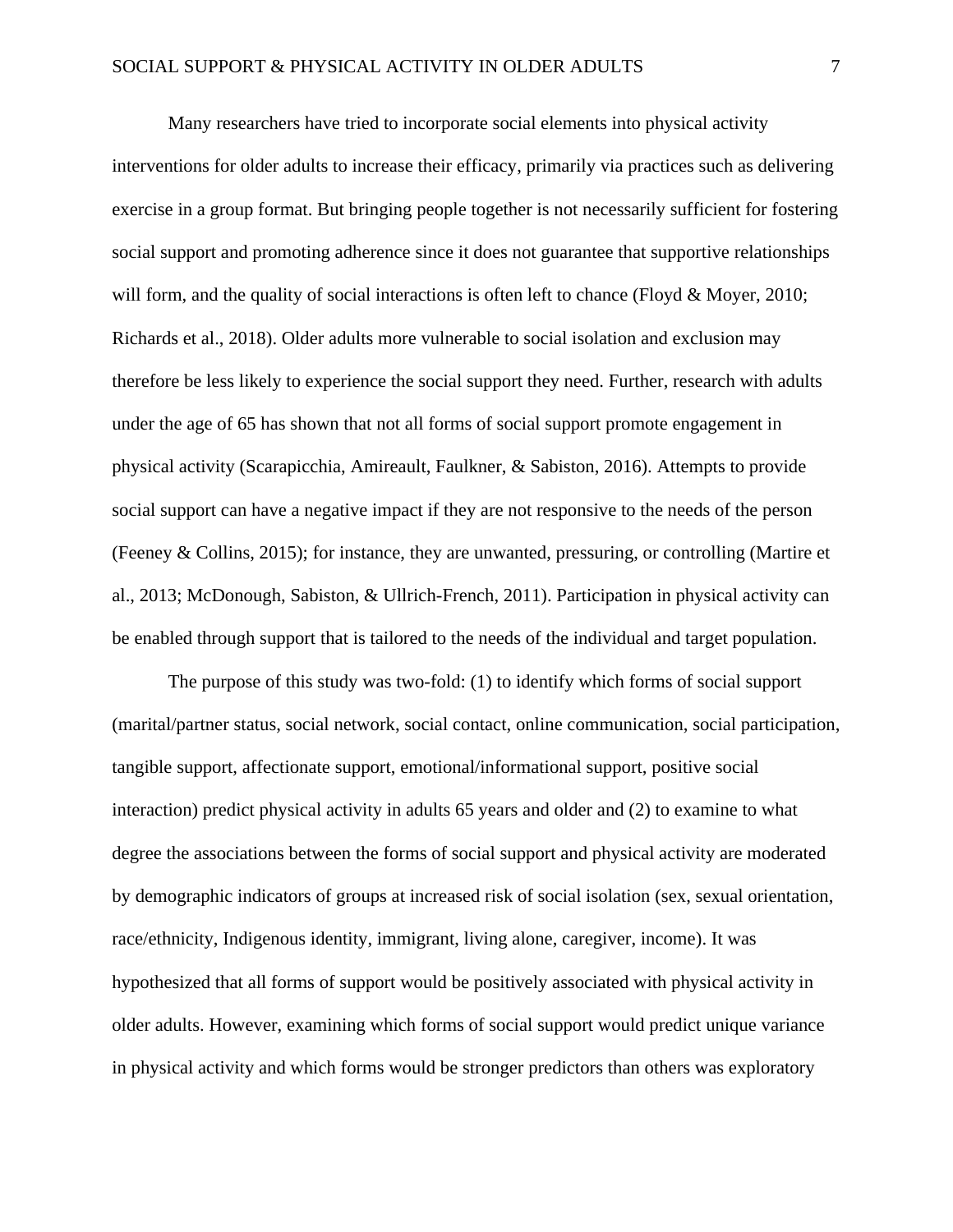given the lack of theory and empirical literature comparing the relative strength of multiple forms of social support in predicting physical activity. Similarly, given the lack of empirical literature addressing the relative importance of different forms of social support in predicting physical activity for groups of older adults at increased risk of social isolation, there were not specific hypotheses about which demographic indicators would significantly moderate the associations, or the strength and direction of any moderator effects. Data from the Canadian Longitudinal Study on Aging (CLSA) was used for this study because the number and variety of social support variables available enabled us to address the first research objective, and the large number of participants sampled from populations considered at increased risk of social isolation allowed us to address the second research objective.

#### **Methods**

#### **Data Source and Participants**

Ethics approval was obtained from our University's Conjoint Health Research Ethics Board to perform a secondary analysis using baseline data from the CLSA. The purpose of the CLSA is to collect information on factors related to aging from a population-based sample of 51,338 Canadian men and women, aged 45 to 85 at baseline, over at least 20 years to understand determinants and improve health outcomes (Raina et al., 2009). The CLSA research team obtained ethical approval to conduct this study before undertaking participant recruitment and data collection from 2010 to 2015. Potential participants were mailed an information package outlining the study and asked to provide written informed consent if interested in participating. The CLSA consists of two cohorts of participants. Participants in the Tracking cohort were selected, using a complex survey design, across 10 provinces in which 21,421 completed a computer-assisted telephone interview. Participants in the Comprehensive cohort were selected,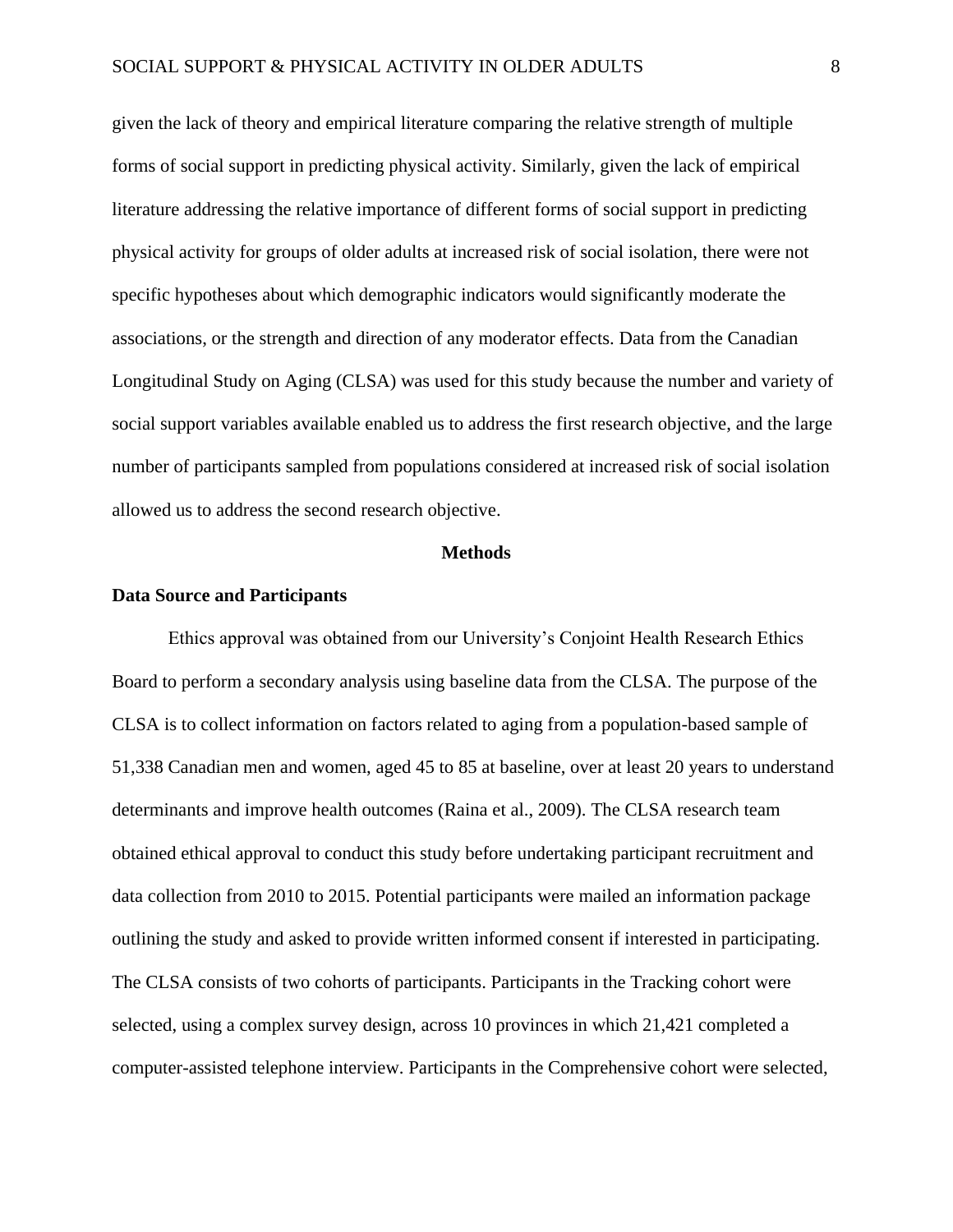using a complex survey design, from within a 25- to 50-kilometre radius of a data collection site across seven provinces (British Columbia, Alberta, Manitoba, Ontario, Quebec, Nova Scotia, Newfoundland and Labrador). A trained research personnel visited the homes of 30,097 participants to conduct the computer-assisted questionnaire in person, and participants were invited to visit the data collection site for additional clinical and physical assessments. Participants included in the CLSA were those who lived in a household or transitional dwelling, such as a senior residence in which minimal care was provided. Participants excluded from the study were those who lived in the three territories, certain remote regions, on federal First Nation reserves and other settlements, in long-term care facilities at the time of recruitment, were fulltime members of the Canadian Armed Forces, temporary visa holders, unable to respond in English or French, had cognitive impairments at the time of recruitment, or had transitional health coverage. Data from participants aged 65 and older in each cohort were included in the analyses  $(N = 21,491)$ .

#### **Measures**

**Social support.** Nine forms of social support were examined as predictor variables. Forms of support that reflected the presence of other people in one's life (marital/partner status, social network) and interaction with other people (social contact, online communication, social participation) were considered structural characteristics, and the availability of social support and support behaviors (tangible support, affectionate support, emotional/informational support, positive social interaction) were considered functional characteristics (see Figure 1). Items in the CLSA dataset pertaining to these forms of support are widely used in the literature and came from various sources. Items adapted from the General Social Survey (Cycles 1, 5, 11, 16) provided data on social network, social contact, and online communication, items from the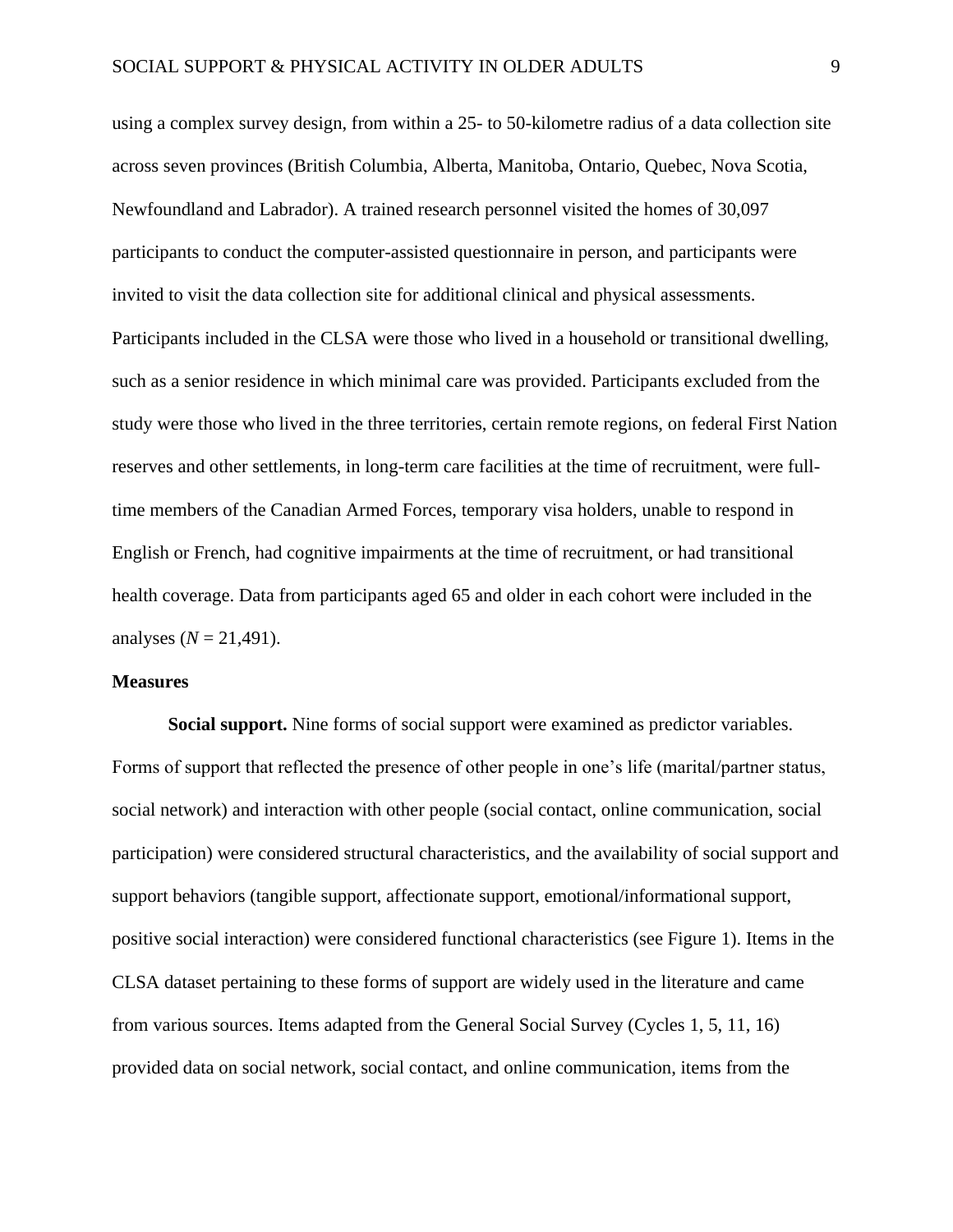Canadian Community Health Survey (Cycle 4.2 – Healthy Aging) and the English Longitudinal Study of Aging provided data on social participation, and items from the Medical Outcomes Study (MOS) Social Support Survey (Sherbourne & Stewart, 1991) provided data on tangible support, affectionate support, emotional/informational support, and positive social interaction. Data collection for national surveys typically occurs at regular intervals, with different waves of data collection denoted by cycle numbers.

#### *Presence of other people.*

*Marital/partner status.* Participants were categorized as *not in a domestic partnership* (0) if they were single, never married, never lived with a partner, widowed, or divorced, or *in a domestic partnership* (1) if they were married or living with a partner.

*Social network.* Participants reported the number of children, siblings, relatives, friends, and neighbors they had, as well as people they knew through work or school, community involvement, and other activities. Responses to these items were summed to calculate total social network size, which ranged from 0 to 650.

#### *Interaction with other people.*

*Social contact.* Participants indicated when they last got together with their children, siblings, relatives, friends, and neighbors who lived outside the household (0 = *more than one year ago*,  $1 =$  *within the past year*,  $2 =$  *within the past six months*,  $3 =$  *within the past month*,  $4 =$ *within the last week or two*, 5 = *within the last day or two*).

*Online communication.* Participants rated how often they used social networking sites to make new friends, stay in touch or make plans with friends, stay in touch or make plans with family, and promote themselves or their work  $(0 = never, 1 = a few times a year, 2 = a few times)$ *a month*, 3 = *a few times a week*, 4 = *daily*). To capture online social interaction with network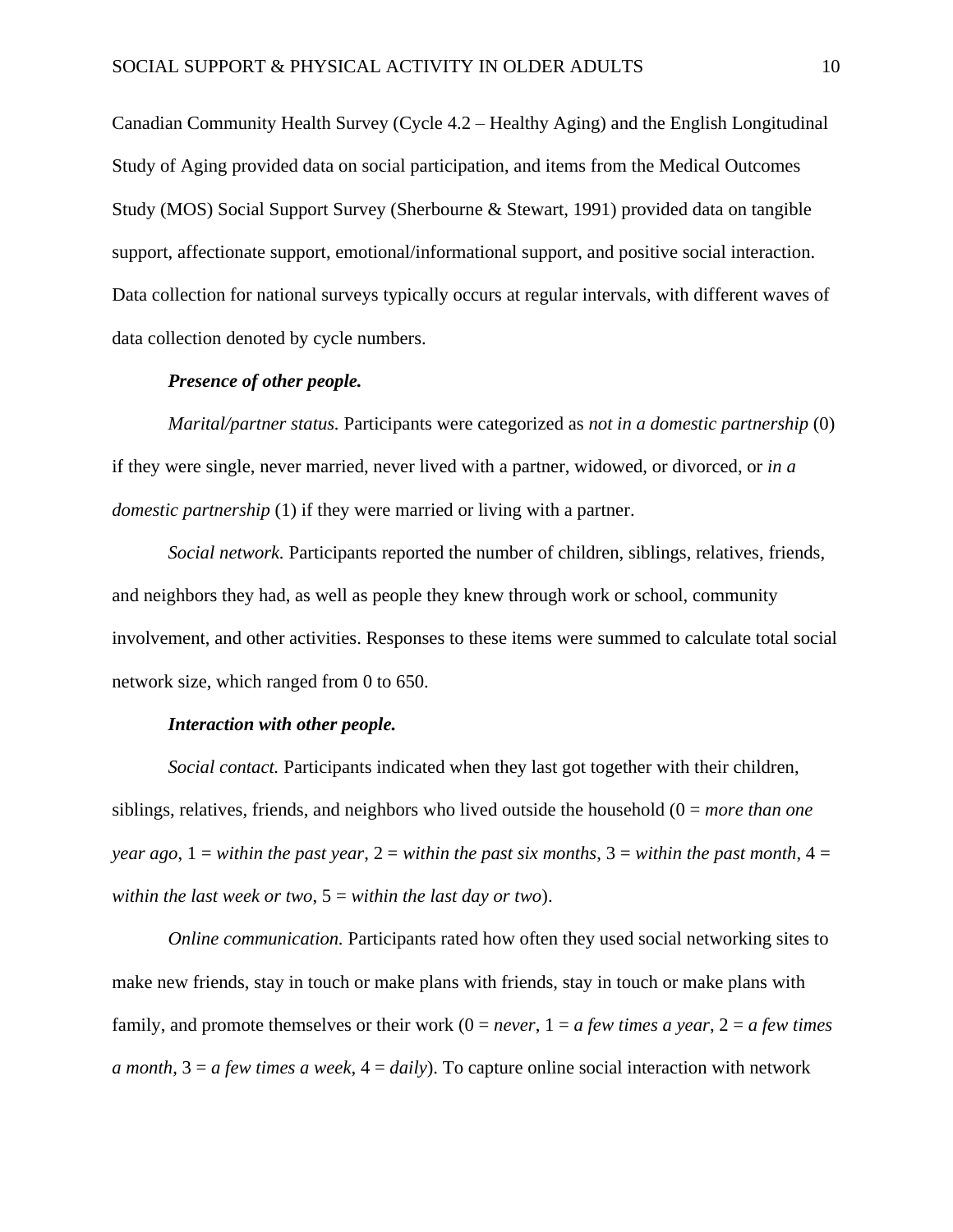members, the last item was removed. A confirmatory factor analysis was conducted with the remaining three items since they do not come from an established measure. The results indicated the items were part of a single factor. Mean responses to the items were calculated to determine average frequency of online communication with family and friends.

*Social participation.* Participants reported how often in the past 12 months they participated in family or friend activities outside the household, church or religious activities, sport or physical activities with others, educational or cultural activities, clubs or fraternal organization activities, neighbourhood, community, or professional association activities, volunteer or charity activities, and recreational activities with others  $(0 = did not participate, 1 =$ *at least once a year*, 2 = *at least once a month*, 3 = *at least once a week*, 4 = *at least once a day*).

#### *Availability of social support and support behaviors.*

Participants indicated how often  $(1 = none$  of the time,  $2 = a$  little of the time,  $3 = some$  of *the time*,  $4 = most of the time, 5 = all of the time)$  the following perceived support was available: tangible support (e.g., had someone to help with daily chores if they were sick), affectionate support (e.g., someone who showed them love and affection), emotional and informational support (e.g., had someone to give information to help them), and positive social interaction (e.g., had someone to do something enjoyable with). A score was obtained for each subscale by calculating the average response to all items in the subscale. The score was then transformed to a scale of 0 to 100 using the formula: 100 x ((observed score - minimum possible score) / (maximum possible score – minimum possible score)) (RAND Healthcare, n.d.).

**Physical activity.** Items from the Physical Activity Scale for the Elderly (PASE; Washburn, Smith, Jette, & Janney, 1993) were used to examine total physical activity as the outcome variable. The PASE was developed to measure participation in 12 physical activities,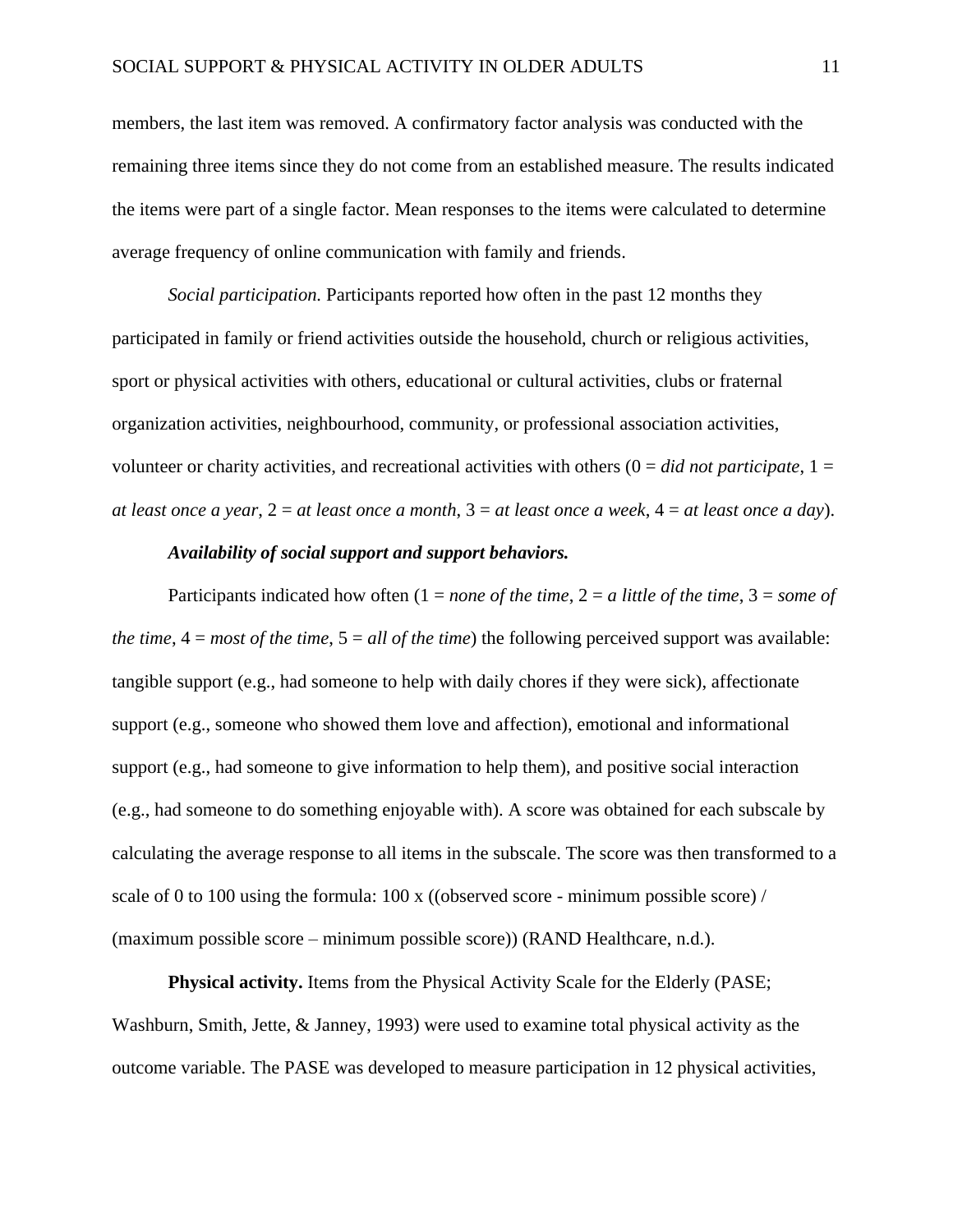across three domains, during the past week among adults 65 years and older. For the leisure-time domain, participants were asked how often  $(0 = never, 1 = seldom, 2 = sometimes, 3 = often)$  and for how long (1 = *less than an hour*, 2 = *one to two hours*, 3 = *two to four hours*, 4 = *more than four hours*) they participated in walking, light recreational activities, moderate recreational activities, strenuous recreational activities, and muscle strength/endurance activities. For the household domain, participants were asked to report if they had done  $(0 = no, 1 = yes)$  light housework, heavy housework, home repairs, lawn work or yard care, outdoor gardening, or cared for another person. Participants were provided multiple examples for each of the different intensities of recreational activities and housework to guide their responses. For the occupational domain, participants were asked if they worked for pay or as a volunteer  $(1 = no, 2 = yes)$ , how many hours per week they worked or volunteered (0-168), and the amount of physical activity required for their job or volunteer work (1 = *mainly sitting*, 2 = *sitting and standing with some walking*, 3 = *walking and light manual work*, 4 = *walking and heavy manual work*). A total physical activity score was calculated for participants by multiplying their daily average time spent in each activity by an intensity weight and summing all 12 values. Total scores can range from 0 to over 400 (Washburn et al., 1993).

**Covariates.** Sixteen demographics and health factors that could influence the associations between social support and physical activity served as covariates. Participants included in the current study were 65 years or older and indicated their highest level of education (0 = *less than secondary school graduation*, 1 = *secondary school graduation/no post-secondary education*, 2 = *some post-secondary education*, 3 = *post-secondary degree/diploma*). Body mass index was calculated based on their height and weight. They rated their general and mental health  $(0 = poor, 1 = fair, 2 = good, 3 = very good, 4 = excellent)$  and indicated how often they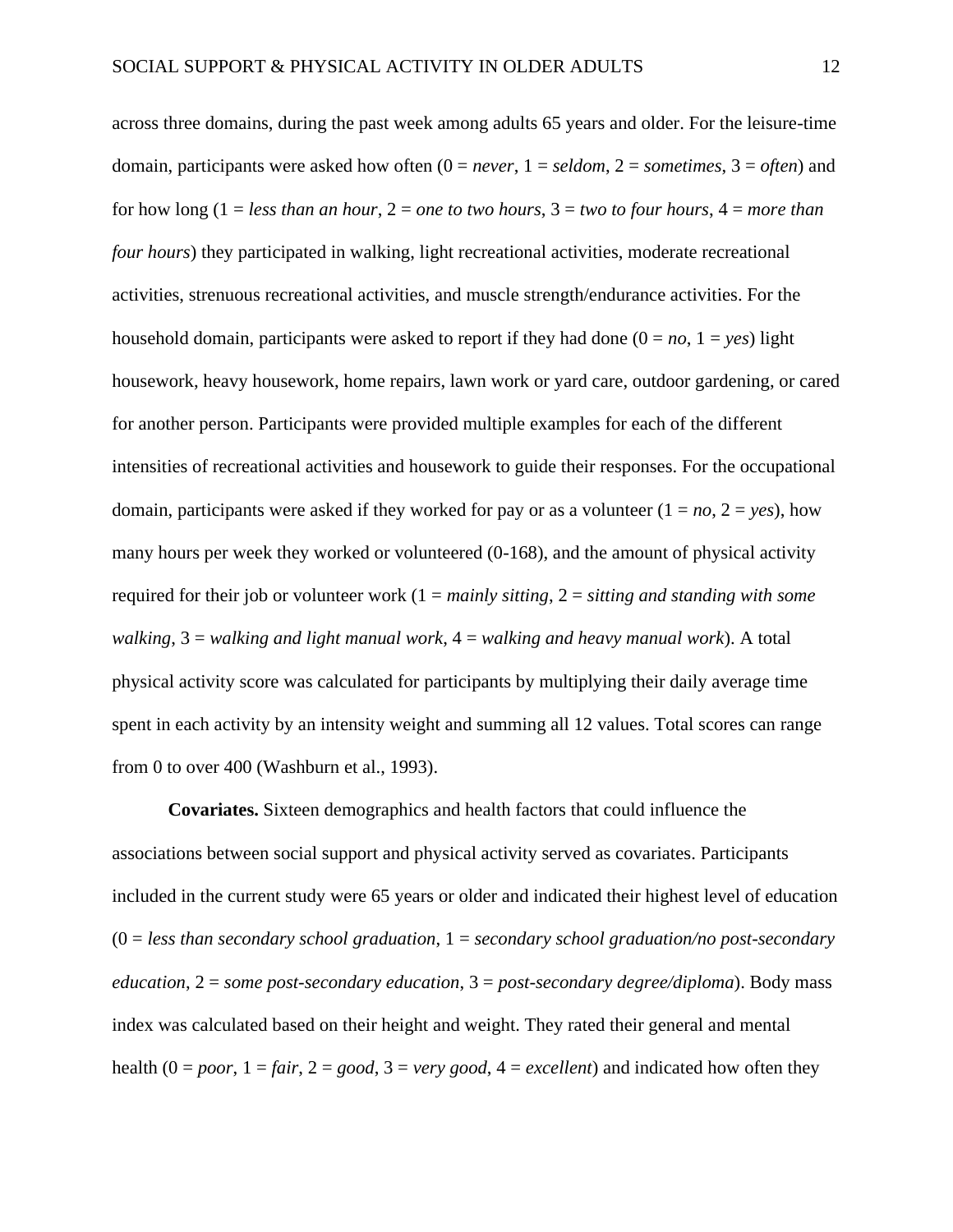experienced symptoms of depression, in which the overall score ranged from 0 to 30. Participants also reported whether a doctor ever told them they had one of many chronic conditions, with the maximum number being 39, and whether they were usually free of pain and discomfort  $(0 = yes, 1 = no)$ , had sustained a serious injury in the past 12 months that limited normal activities  $(0 = no, 1 = yes)$ , and experienced a fall in the last year  $(0 = no, 1 = yes)$ . They were categorized based on their smoking habits (0 = *never smoked*, 1 = *non-smoker now, but former occasional smoker*, 2 = *non-smoker now, but former daily smoker*, 3 = *occasional smoker now, but never a daily smoker*, 4 = *occasional smoker now, but a former daily smoker*, 5 = *daily smoker*) and alcohol consumption within the last 12 months (0 = *did not drink*, 1 = *occasional drinker*, 2 = *regular drinker*). Participants indicated where on a 10-step ladder they stood in their local community and their retirement status (0 = *not retired*, 1 = *partly retired*, 2 = *completely retired*). Lastly, they reported what prevented them from participating in more social, recreational, or group activities in the past 12 months, with the total number of barriers being 19, and what prevented them from participating in more physical activities in the same time span, with the maximum number of barriers being 13.

**Demographic indicators of groups at increased risk of social isolation.** Eight demographic indicators of older adults at increased risk of social isolation were examined as moderator variables. Participants were categorized as *male* (0) or *female* (1), *heterosexual* (0) or *LGB* (1), *Caucasian* (0) or *non-Caucasian* (1), *non-Indigenous* (0) or *Indigenous* (1), *not an immigrant* (0) or *an immigrant* (1), *not living alone* (0) or *living alone* (1), and *not a caregiver* (0) or *a caregiver* (1) based on self-report questions. Caregivers in this study were older adults who provided assistance to another person due to a health condition, but not as part of their paid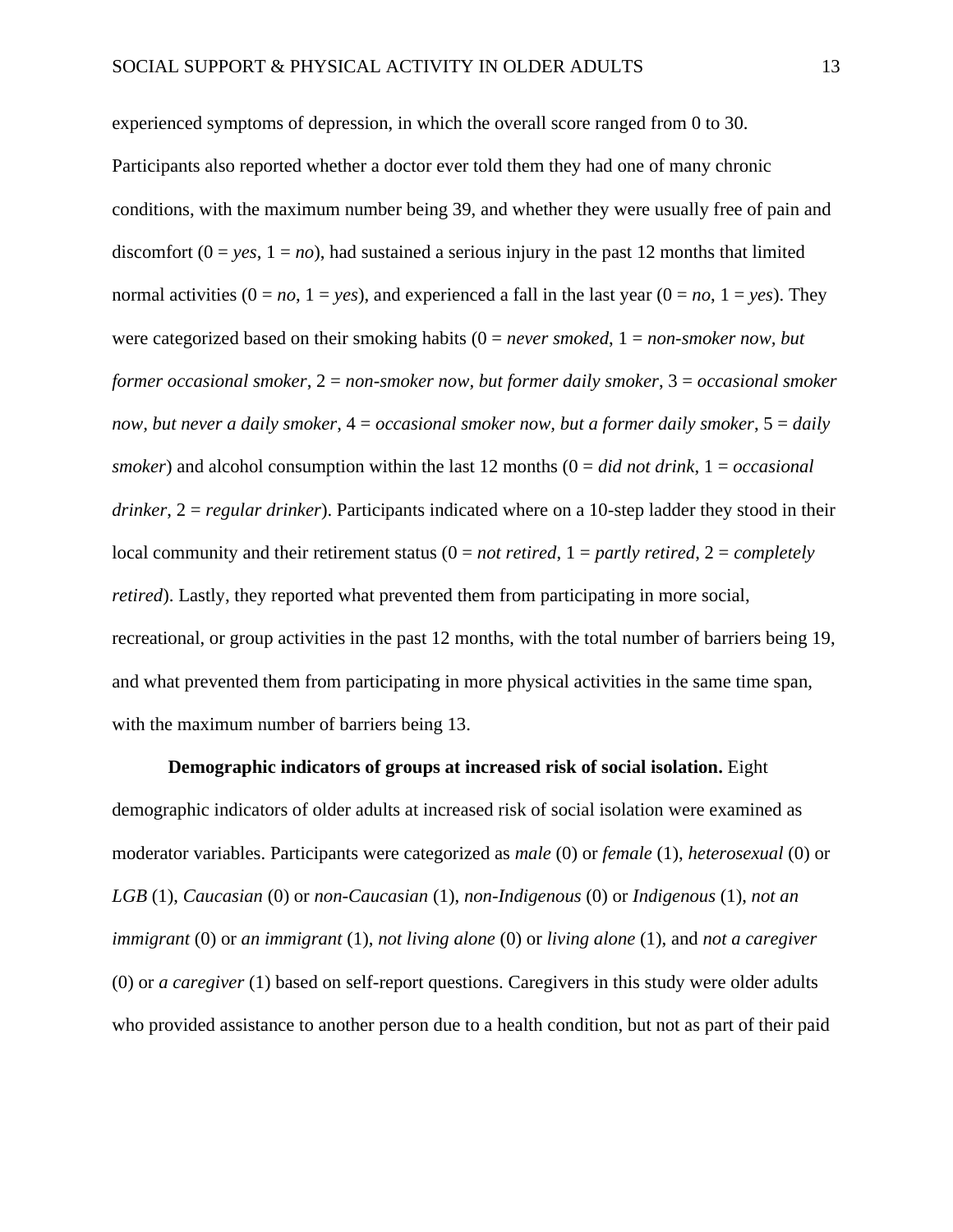or volunteer work. The following scale was used for income: (0) *less than \$20,000*, (1) *\$20,000 to \$50,000*, (2) *\$50,000 to \$100,000*, (3) *\$100,000 to \$150,000*, and (4) *\$150,000 or more*.

#### **Data Analysis**

**Preliminary data analyses.** SPSS version 26 was used to perform preliminary analyses. More than 5% of data were missing for average frequency of online communication with family and friends (26.30%), total physical activity (7.00%), pain and discomfort (7.20%), falls (7.10%), social inequality (11.90%), barriers to participating in more physical activities (7.40%), and income (8.90%). All of these variables except income were part of a supplemental questionnaire administered to participants at least two years after the start of baseline data collection. While there was only .90 to 3.40% of missing data for the social support behaviors, person-mean substitution was used for participants who responded to at least 50% of items for each subscale (Hawthorne & Elliott, 2005). A confirmatory factor analysis and internal consistency reliability check demonstrated that the subscales were a good fit to the specified model. Preliminary analyses also indicated the data was missing at random: missingness was more likely to occur among participants with smaller social networks, who communicated online with family and friends less frequently, had lower perceived social support, were less physically active, were older, had lower education, had poorer perceived general and mental health, experienced symptoms of depression more frequently, smoked more often, drank alcohol less often, and had lower income. Six variables with skewness and kurtosis values greater than  $\pm 2.00$ (Miles & Shevlin, 2001) and 847 cases with Mahalanobis distance values greater than 65.25 (Tabachnick & Fidell, 2013) were detected. To address these issues of missing data and nonnormality, a maximum likelihood estimator with robust standard errors was chosen for our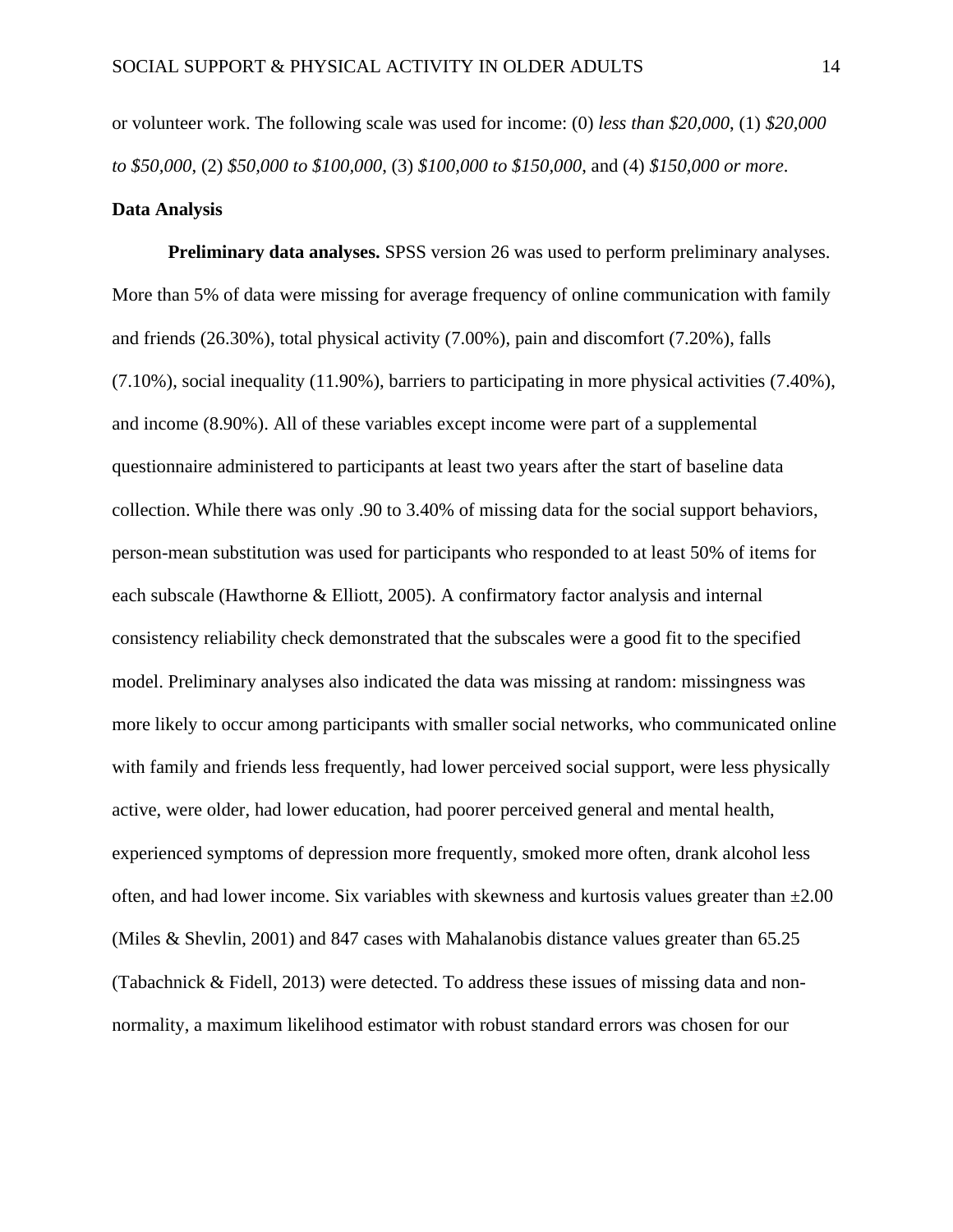primary analyses. The final model was also examined with and without the multivariate outliers to determine whether including them affected the conclusions.

**Primary data analyses.** The CLSA developed sampling weights to adjust for unequal probabilities in certain groups of the population being selected to participate. The CLSA recommends inflation weights be used to estimate descriptive parameters and analytic weights be used to examine relationships between variables (Canadian Longitudinal Study on Aging, 2020). Following these suggestions, inflation weights were applied to the data in SPSS to compute descriptive statistics, whereas analytic weights were applied to calculate bivariate correlations. Analytic weights were also applied to the data in Mplus version 8.4 when performing linear multiple regression analyses with the MLR estimator to answer our two research questions. The significance level for all analyses was .05.

*Research question 1***.** Model 1 examined which of the nine forms of social support significantly predicted physical activity, while controlling for 16 demographics and health factors. Confidence intervals for the difference between regression coefficients of significant predictors were calculated to determine which forms of support were stronger predictors of physical activity than others (Cohen, Cohen, West, & Aiken, 2003).

*Research question 2*. In order to determine the degree to which the eight demographic indicators of groups at increased risk of social isolation moderated the associations between the forms of social support and physical activity, separate models were first conducted for each predictor variable, moderator variable, and two-way interaction term. Due to the small and very uneven split between categories for sexual orientation, race/ethnicity, and Indigenous identity, the majority of models that included these moderator variables would not run so we were unable to examine their interactions with all the forms of support. However, the models that ran yielded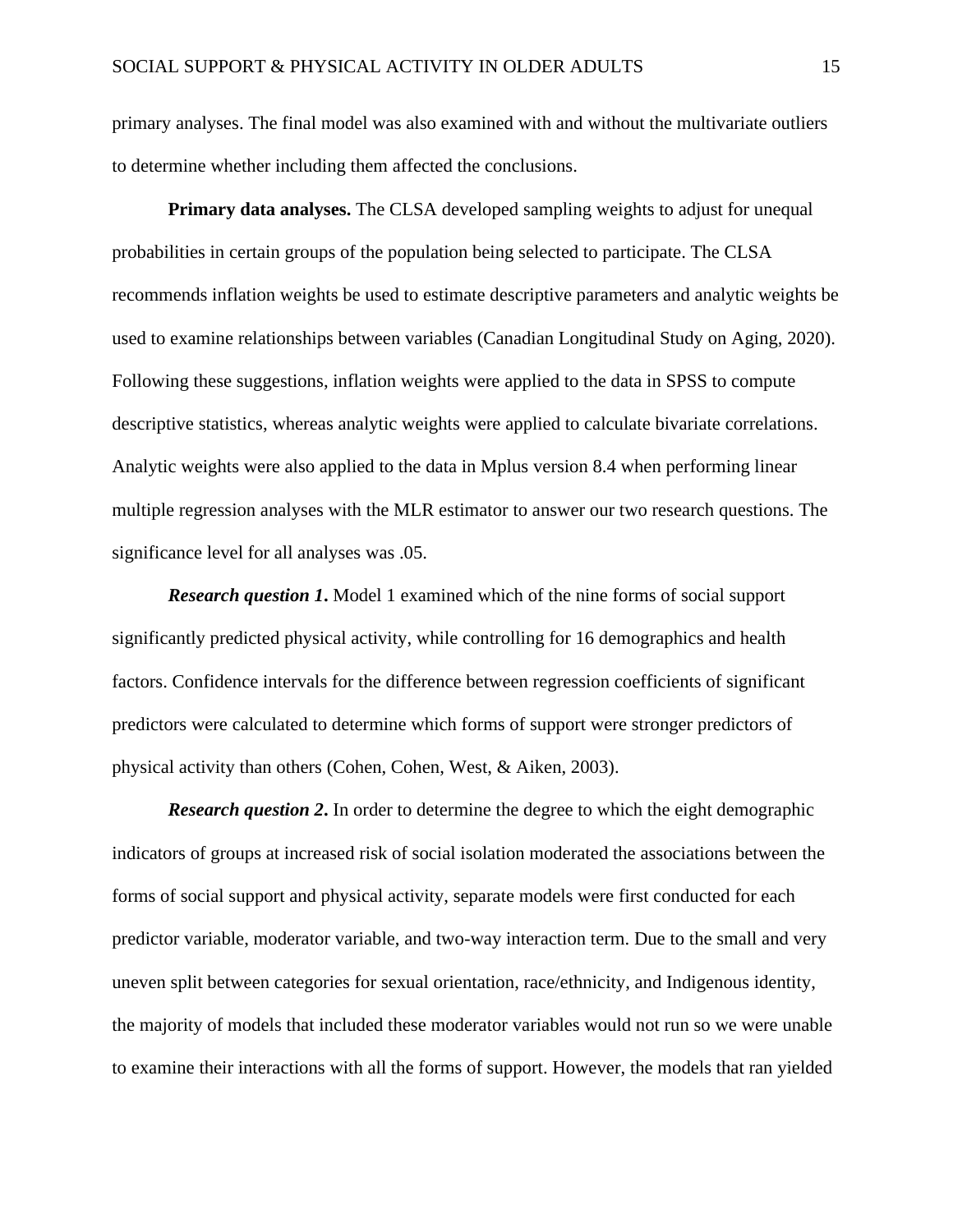four significant interaction effects. The nine predictor variables, eight moderator variables, and four interaction terms were subsequently entered in Model 2 to examine significant main and interaction effects on physical activity. When Model 2 was run with and without multivariate outliers, the same conclusions were reached so the results with all cases are reported. Significant interactions were graphed using R version 3.6.3 to interpret the strength and direction of the associations between forms of social support and physical activity across groups at increased risk of social isolation.

#### **Results**

#### **Description of Study Participants**

Participants ranged in age from 65 to 89 years ( $M = 72.78$ ,  $SD = 5.71$ ) and primarily resided in the core of an urban population centre (75.13%) in Ontario (21.88%), Quebec (18.34%), or British Columbia (17.26%). The majority of participants had a spouse or partner (67.90%), fairly large social network ( $M = 146.56$ ,  $SD = 98.58$ ), interacted frequently with social network members ( $M = 4.63$ ,  $SD = .64$ ) but not online ( $M = .70$ ,  $SD = 1.02$ ), participated frequently in community-related activities ( $M = 2.94$ ,  $SD = .69$ ), had relatively high perceptions of tangible support  $(M = 81.83, SD = 21.69)$ , affectionate support  $(M = 86.20, SD = 20.40)$ , emotional/informational support ( $M = 79.37$ ,  $SD = 20.84$ ), and positive social interaction ( $M =$ 82.34,  $SD = 20.64$ ), and were moderately physically active ( $M = 115.01$ ,  $SD = 58.38$ ). There was a comparable percentage of participants who were male (46.60%) and female (53.40%), but most participants were heterosexual (98.50%), Caucasian (96.20%), non-Indigenous (96.40%), nonimmigrants (82.10%), not living alone (74.10%), non-caregivers (59.80%), and had an annual household income between \$20,000 and \$50,000 (41.60%) or \$50,000 and \$100,000 (30.30%).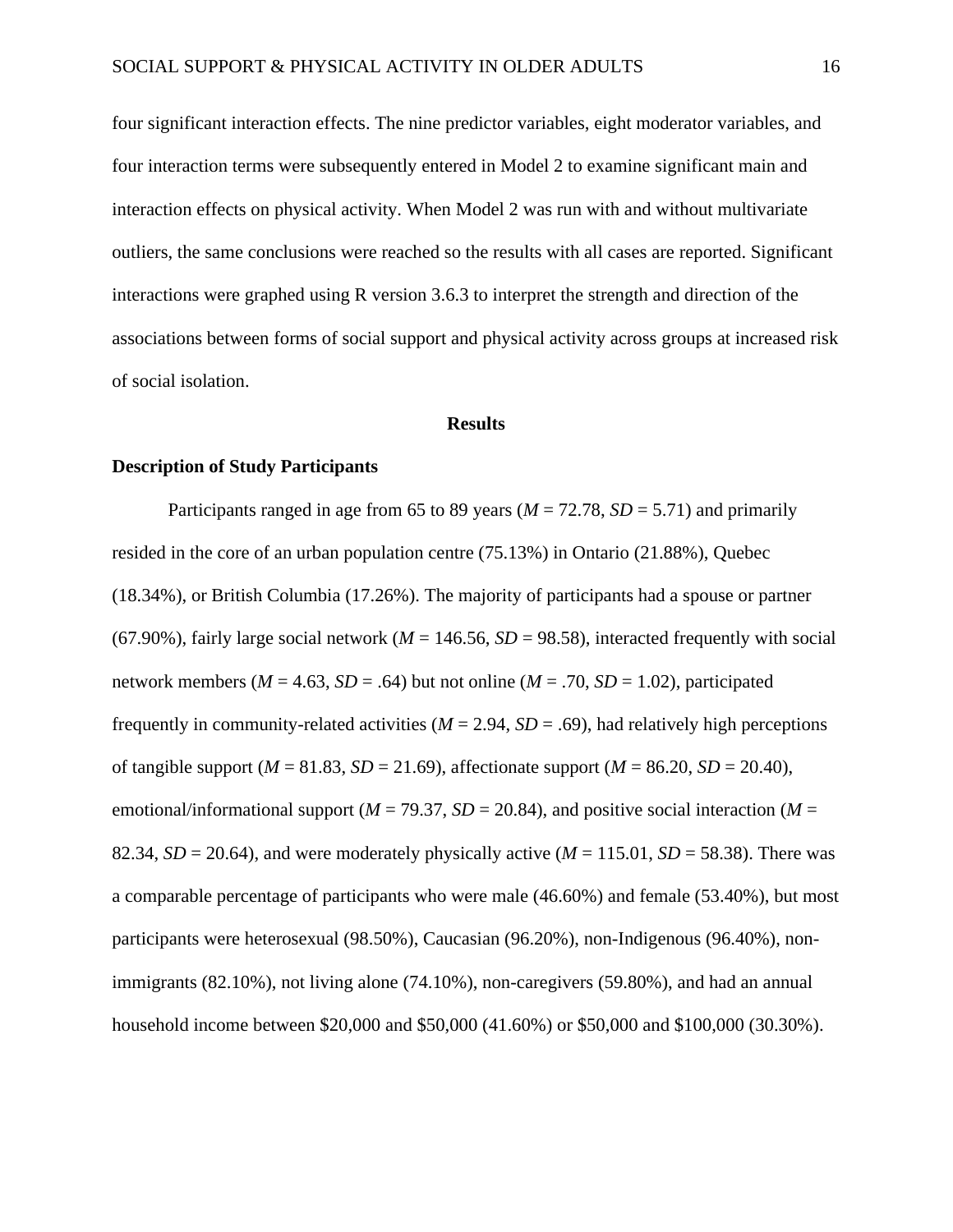Many participants completed at least some post-secondary education (51.80%), were retired (79.50%), and felt they had modest social standing in their local community ( $M = 5.56$ ,  $SD = 2.16$ ). They perceived their general health to be good or very good (68.50%) and their mental health to be very good or excellent (68.40%). A large proportion were non-smokers (92.00%), typically experienced no pain (50.20%), had not sustained an injury (90.60%) or fall (79.40%) in the past year, and on average had relatively few chronic conditions ( $M = 5.11$ ,  $SD =$ 3.14) and symptoms of depression in the past week ( $M = 5.50$ ,  $SD = 4.56$ ). Though, the majority of participants were regular alcohol drinkers (63.80%) and body mass index scores indicated that on average they were slightly overweight ( $M = 27.63$ ,  $SD = 5.09$ ). Participants reported that very few barriers prevented them from participating in more social, recreational, group (*M* = .46, *SD* = .83) and physical activities ( $M = .56$ ,  $SD = .76$ ) within the last year.

#### **Associations Between Forms of Social Support and Physical Activity**

Bivariate correlations for the predictor, moderator, and outcome variables can be found in Table 1. All forms of social support had a positive and significant bivariate association with physical activity, except for average frequency of online communication with family and friends. Nearly all covariates also had a significant association with physical activity, though the direction of these correlations varied: age  $(r = .23)$ , education  $(r = .09)$ , body mass index  $(r = -12)$ .10), general health  $(r = .23)$ , general mental health  $(r = .12)$ , depression  $(r = .15)$ , chronic conditions  $(r = -0.23)$ , pain and discomfort  $(r = -0.11)$ , falls  $(r = -0.07)$ , smoking habits  $(r = -0.02)$ , alcohol use  $(r = .10)$ , social inequality  $(r = .13)$ , retirement status  $(r = .20)$ , barriers to participating in more physical activities  $(r = -0.09)$ . Only injuries and barriers to participating in more social, recreational, or group activities were not significantly associated.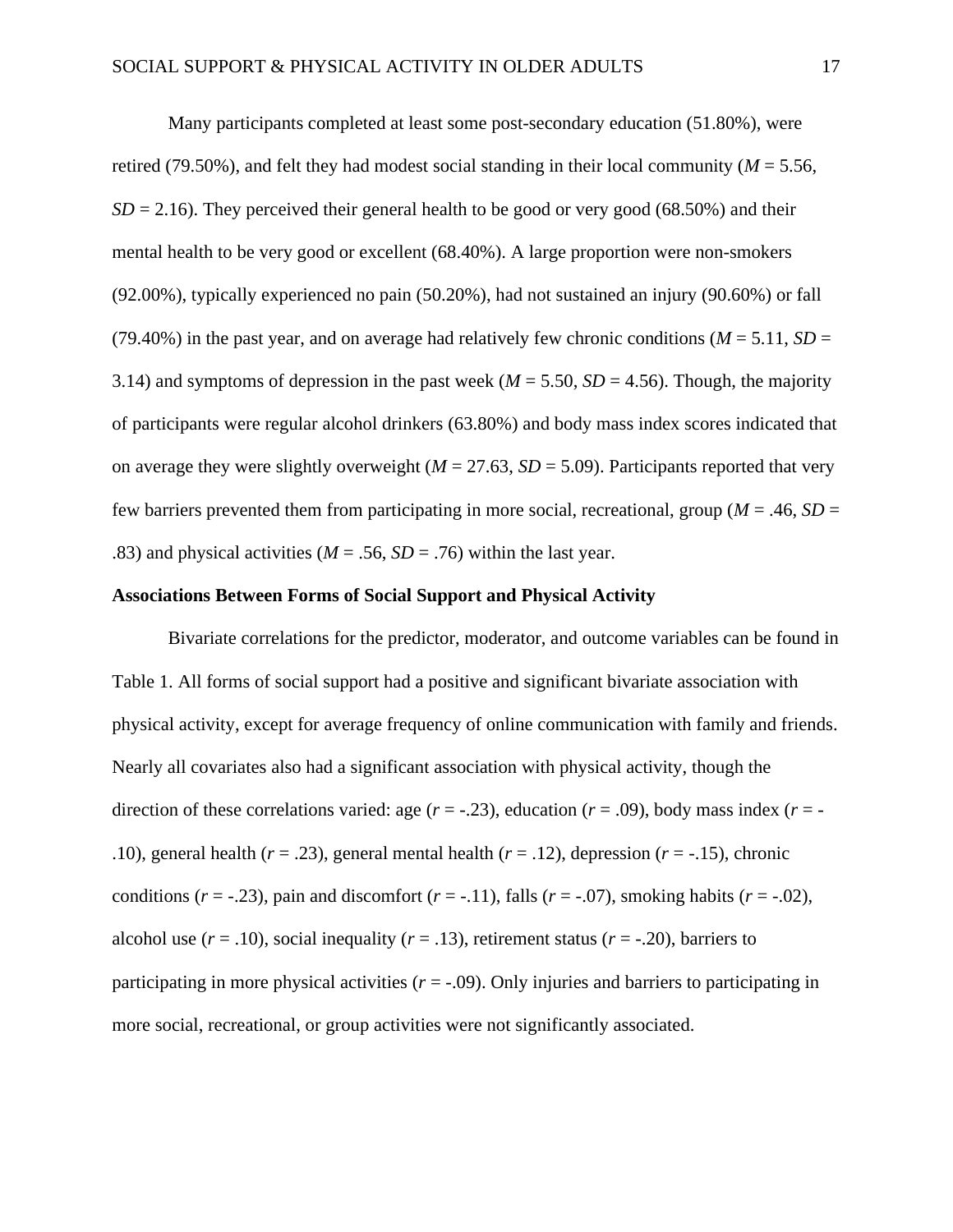**Research question 1.** Model 1 was statistically significant and explained 21% of the variance in physical activity (see Table 2). Total social network size, frequency of contact with social network members, and frequency of participation in community-related activities were positively and significantly associated with physical activity, whereas being in a domestic partnership and tangible support were negatively associated. Average frequency of online communication with family and friends, affectionate support, emotional and informational support, and positive social interaction were not significant predictors in this model. The results from the confidence interval calculations indicated that the upper and lower limits for all combinations of the significant forms of social support included zero, indicating that certain forms of support were not stronger predictors of physical activity than others.

**Research question 2.** Model 2 yielded seven significant main effects and four interaction effects (see Table 2). Significant main effects were observed for total social network size, frequency of contact with social network members, sexual orientation, race/ethnicity, Indigenous identity, immigrant, and caregiver. Older adults with larger social networks and greater frequency of contact with social network members had higher physical activity levels than those with smaller social networks and lower frequency of contact with network members. Older adults who self-reported as LGB and non-Caucasian had lower physical activity levels than heterosexual and Caucasian older adults, while those who self-reported as Indigenous, immigrants, and caregivers were more physically active than non-Indigenous, non-immigrant, and non-caregiver older adults.

The significant interaction effects are illustrated in Figure 2. There was an association between marital/partner status and physical activity, which was negative for females and positive for males (Figure 2a). However, only the slope for females was significant, meaning that women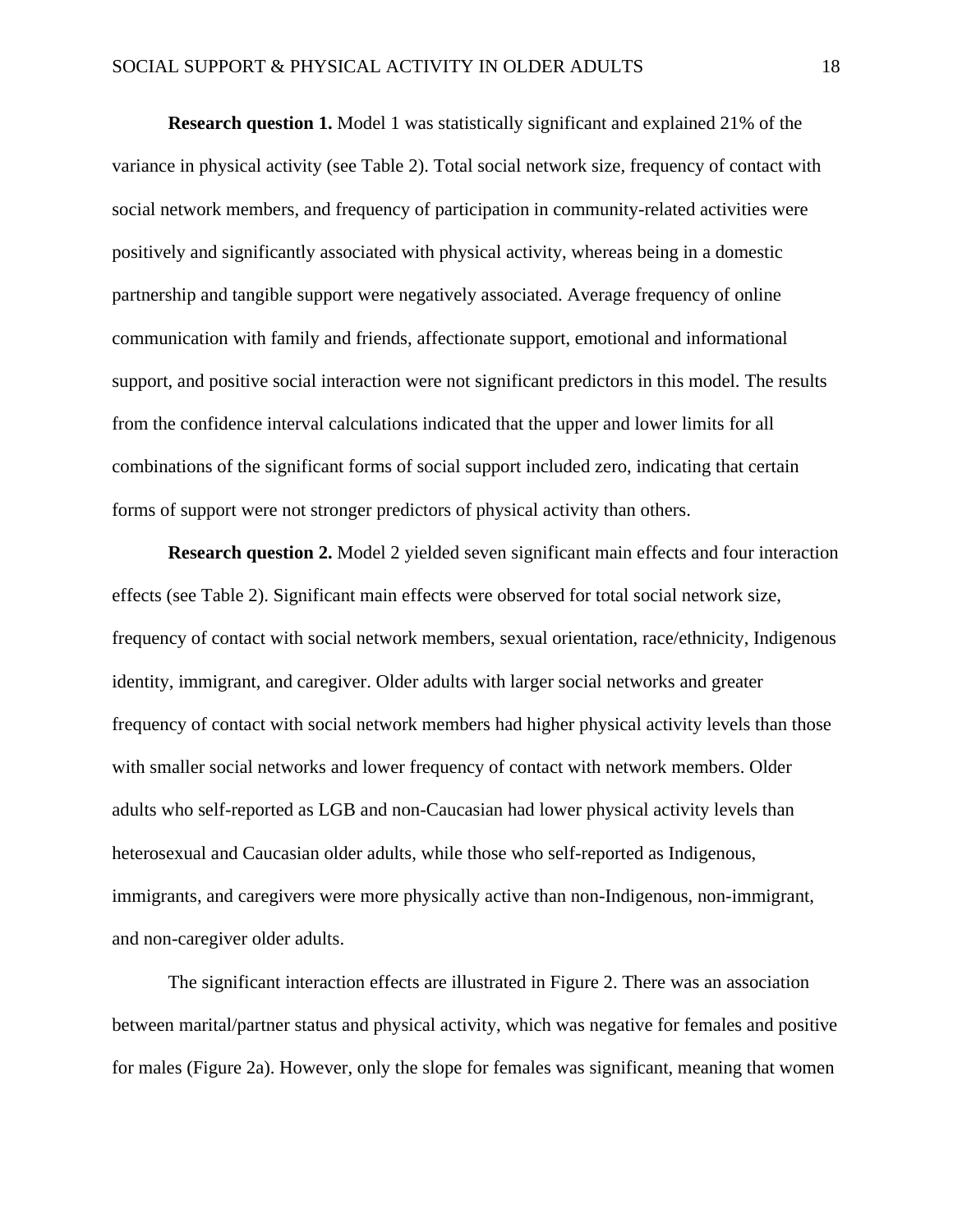in a partnership had lower physical activity levels than women not in a partnership. A positive association between social participation and physical activity was evidenced for both older adults not living and living alone (Figure 2b). Older adults who participated more frequently in community-related activities had higher physical activity levels than those who participated less frequently, regardless of their living arrangement, though the effect was enhanced for older adults not living alone. The association between tangible support and physical activity was negative and significant for older adults not living alone and non-significant for older adults living alone (Figure 2c). Older adults who did not live alone and perceived more tangible support to be available had lower physical activity levels than those who perceived less tangible support to be available. And last, there was a negative association between online communication and physical activity for older adults at all income levels (Figure 2d). The slope was only significant for those with low income though, indicating that older adults with low income who communicated online more frequently with family and friends had lower physical activity levels than those who communicated online less frequently.

#### **Discussion**

The results of this study provide some support for our hypothesis that all nine forms of social support would be positively associated with physical activity among older adults, and builds on prior research by demonstrating the importance of having other people present in one's life, interacting with others, and perceiving certain social support to be available. In contrast to the literature though, online communication, affectionate support, emotional and informational support, and positive social interaction did not predict unique variance in physical activity when included in a model with other forms of social support. Studies that have used existing social networking sites, such as Facebook and Twitter, to target physical activity behavior among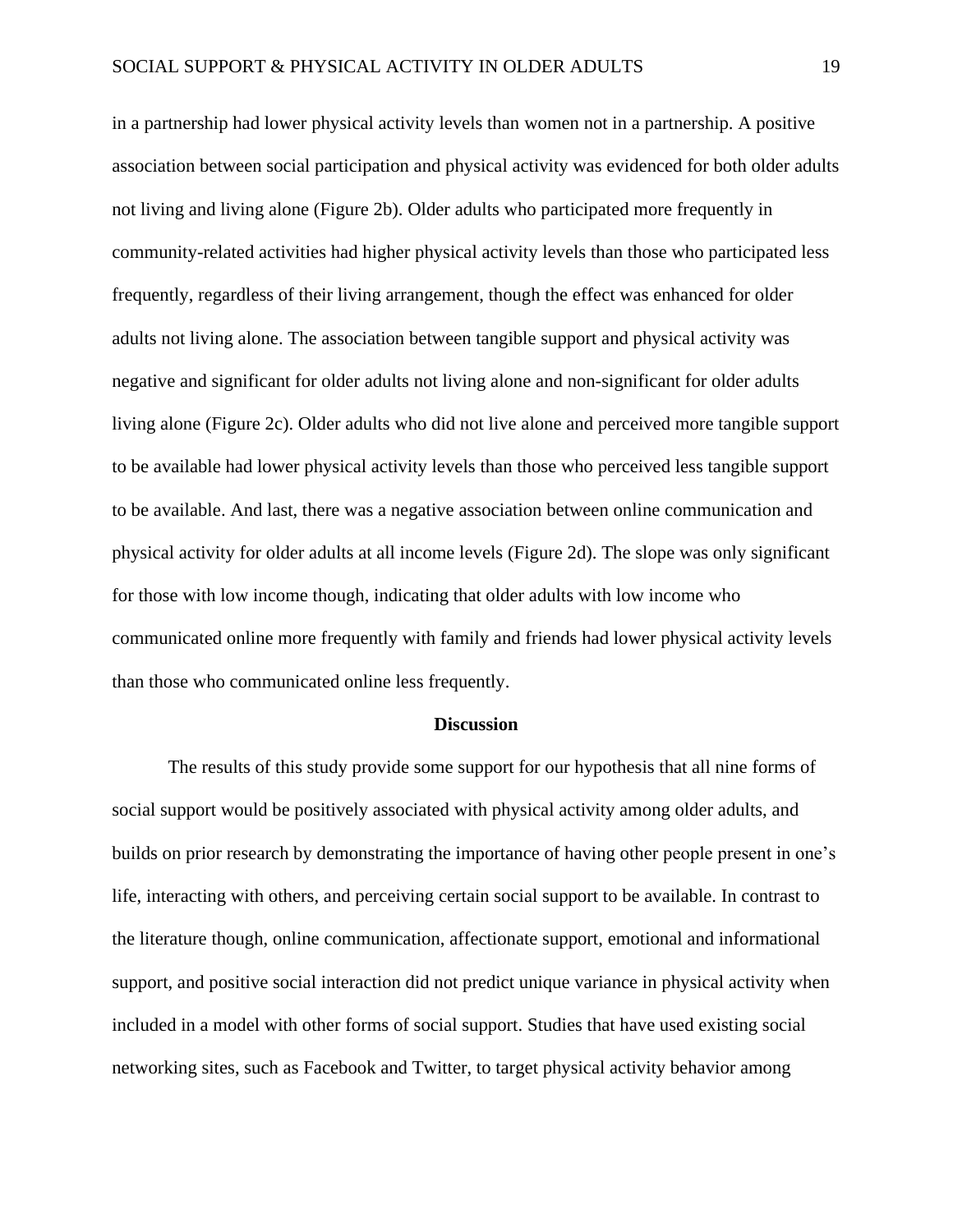younger adults have shown positive results (Joseph-Shehu, Ncama, Mooi, & Mashamba-Thompson, 2019; Laranjo et al., 2015; Maher et al., 2014; Petersen, Prichard, & Kemps, 2019). While more research on this topic is needed, the use of these sites in intervention research may produce more favorable outcomes than social network platforms and software programs specifically designed to change health behaviors because they can address issues of reach, engagement, and retention (Maher et al., 2014; Petersen et al., 2019). Further, when social networking sites are used to foster social support, friendly competition, or provide personalized feedback, the effects are enhanced (Yang, 2017). However, a paucity of research includes older adults and focuses on "regular" use of social networking sites. Only 56% of Canadian older adults use these sites (Statistics Canada, 2019), with the majority of participants in the current study using them a few times a year or less to interact with family and friends, which might explain our finding.

The discrepancy in results for the other aforementioned forms of support might be attributed to how they were conceptualized. The supportive behaviors included in this study focused on general support, not support specific to physical activity (Bohm et al., 2016; Carlson et al., 2012; Ranby & Aiken, 2016; Shores et al., 2009) which might have a stronger association (Lindsay Smith et al., 2017). The items that comprised affectionate support, emotional and informational support, and positive social interaction also emphasized whether the person perceived someone to be available to provide support, rather than measuring the number of people who could provide support (Rennemark et al., 2009) or frequency of support offered or received (Bohm et al., 2016; Carlson et al., 2012; Ranby & Aiken, 2016). When the results related to the first research question are considered together, more forms of social support that represented the structural versus functional characteristics of social relationship measures were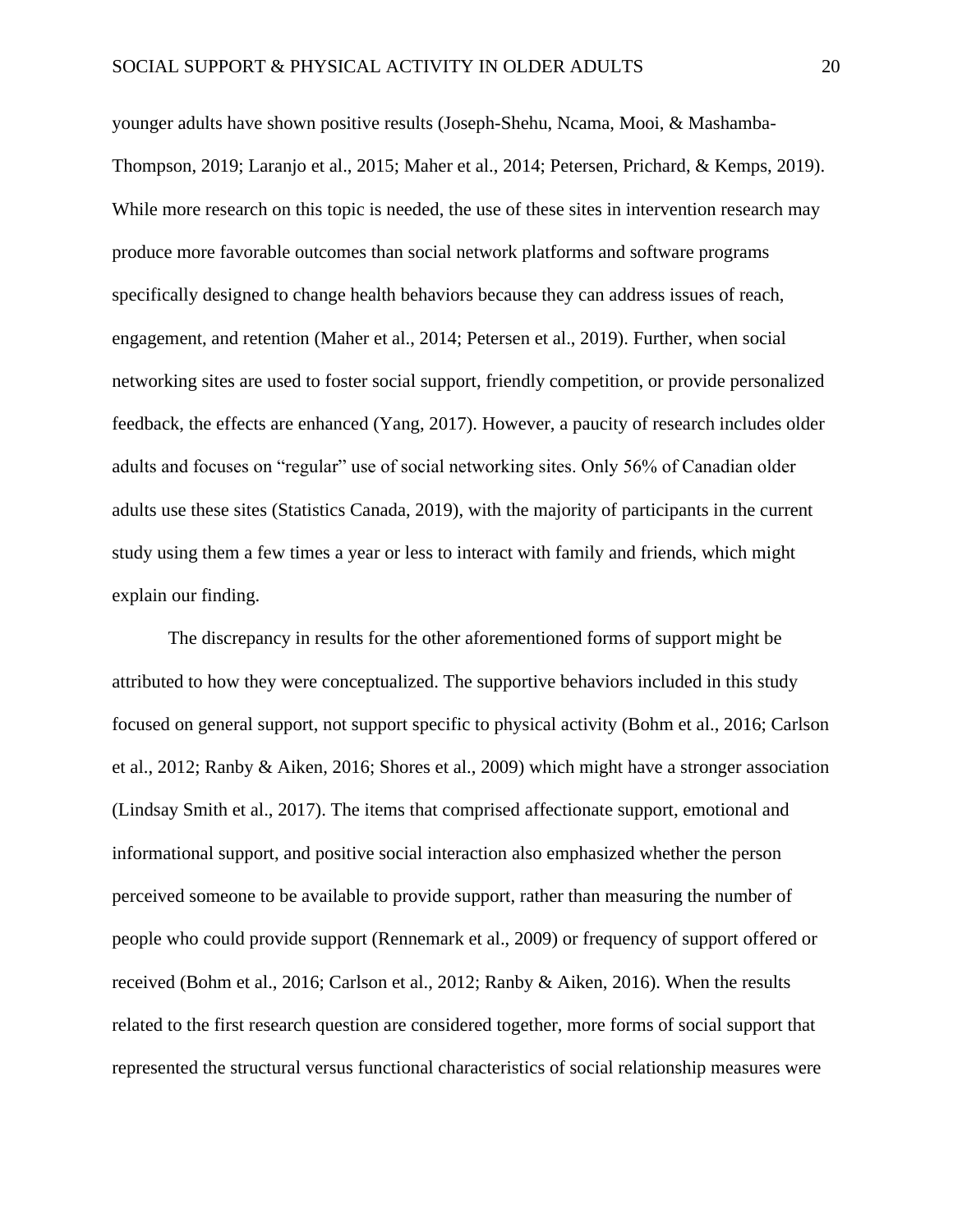significant predictors of physical activity. While these forms of support came from distinct sources and added unique variance to physical activity, they seem to be equally important. However, three demographic indicators of groups at increased risk of social isolation moderated these associations.

The results pertaining to the second research question indicated that the strength and direction of the associations between particular forms of social support that reflected the presence of other people in one's life, interaction with other people, and availability of social support and physical activity varied by sex, living arrangement, and income. Marital/partner status and tangible support had a positive bivariate association with physical activity, but a negative multivariate association due to their interaction with certain moderators. Differences in the physical activity of married older adult men and women have been well documented (e.g., Espinel et al., 2015). Incongruent with previous research, a statistically significant association was not evidenced for men, but our finding that women in a partnership were less physically active than women not in a partnership complements the literature. Espinel and colleagues (2015) speculate that this difference might be explained by traditional societal roles, in which household and caregiving activities could be barriers to physical activity for married women. Similarly, researchers have compared the physical activity of older adults with different living arrangements (e.g., Yu, Hou, & Miller, 2018), though little is known about the association between tangible support and physical activity. Perrino et al. (2011), however, found that older adults with more depressive symptoms walked fewer blocks if they received higher levels of support with day-to-day activities. Tangible support behaviors in this study focused on help with daily living tasks, including support when confined to a bed and with meal preparation, chores, and visits to the doctor. Older adults not living alone who perceived greater tangible support to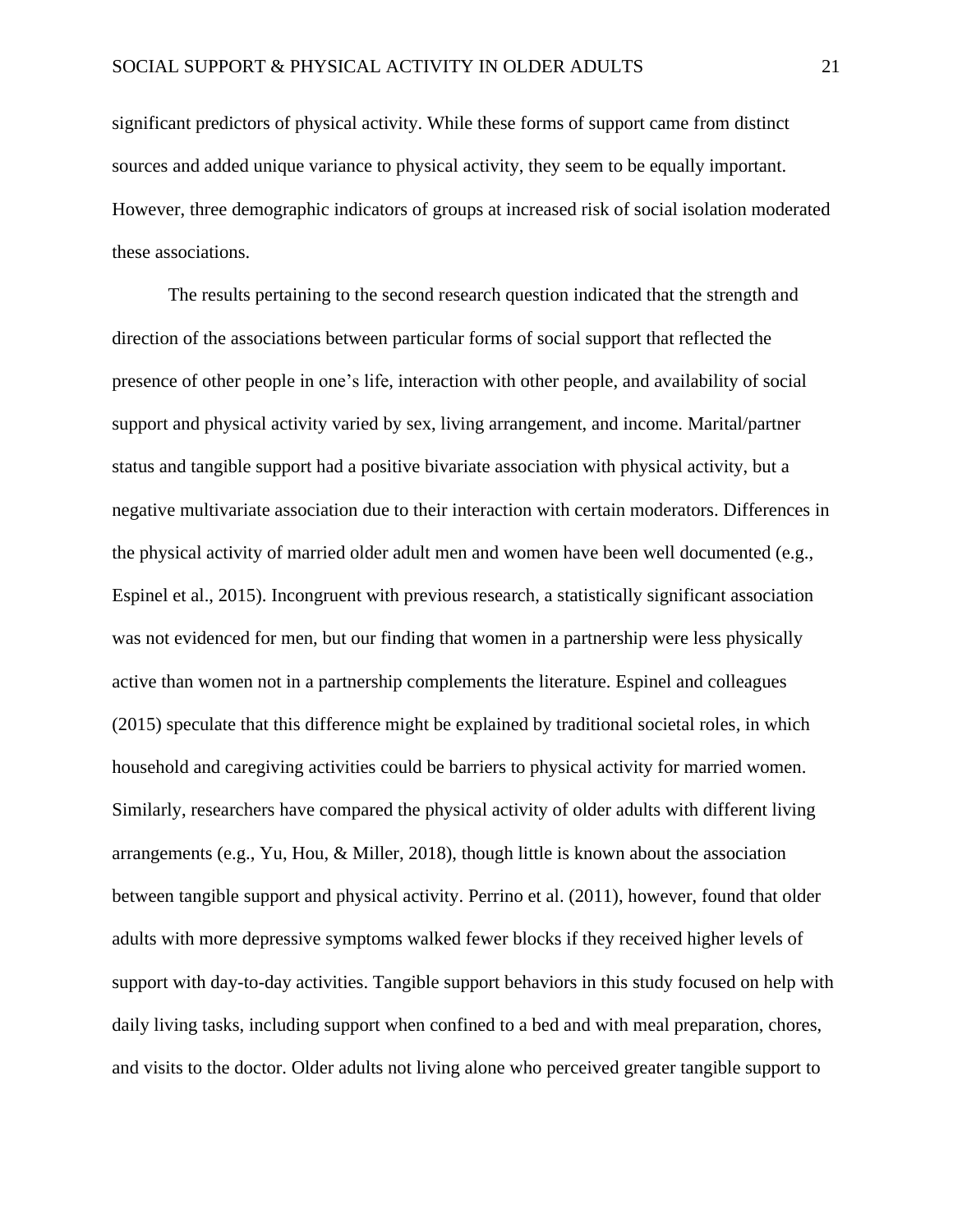be available may have had lower physical activity levels than those who perceived less tangible support to be available because these individuals required more help from household members. Feeney and Collins (2015) have suggested that general perceptions of social support arise from numerous instances of specific support being provided by others. Therefore, the need for greater support with daily living tasks among older adults not living alone may have adversely influenced their physical activity.

Prior research suggests that older adults who interact with social network members more often have higher physical activity levels, but that the strength of this association may differ depending on the mode of interaction (Bertera, 2003; Ho et al., 2018). Further, the nature of social interactions can also influence physical activity (e.g., reason for interaction, type of support seeking). The positive association between social participation and physical activity is consistent with the literature on the general population of older adults (Benedetti et al., 2011; Carrapatoso et al., 2018), though this association was strongest for those not living alone. Older adults not living alone might participate more frequently in community-related activities than those living alone because of the presence of household members. People may feel more comfortable attending social activities with others than by themselves, increasing the likelihood of older adults not living alone participating in such activities. These opportunities might also be used to bond with household members. However, more research is needed to understand this association. Conversely, a negative association between online communication and physical activity was found for older adults with low income. It seems logical that older adults who communicate more frequently with family and friends online would have greater bouts of physical inactivity, impacting their total physical activity levels. While research has found that people with lower income are less likely to have access to the Internet (Hong, Zhou, Fang, &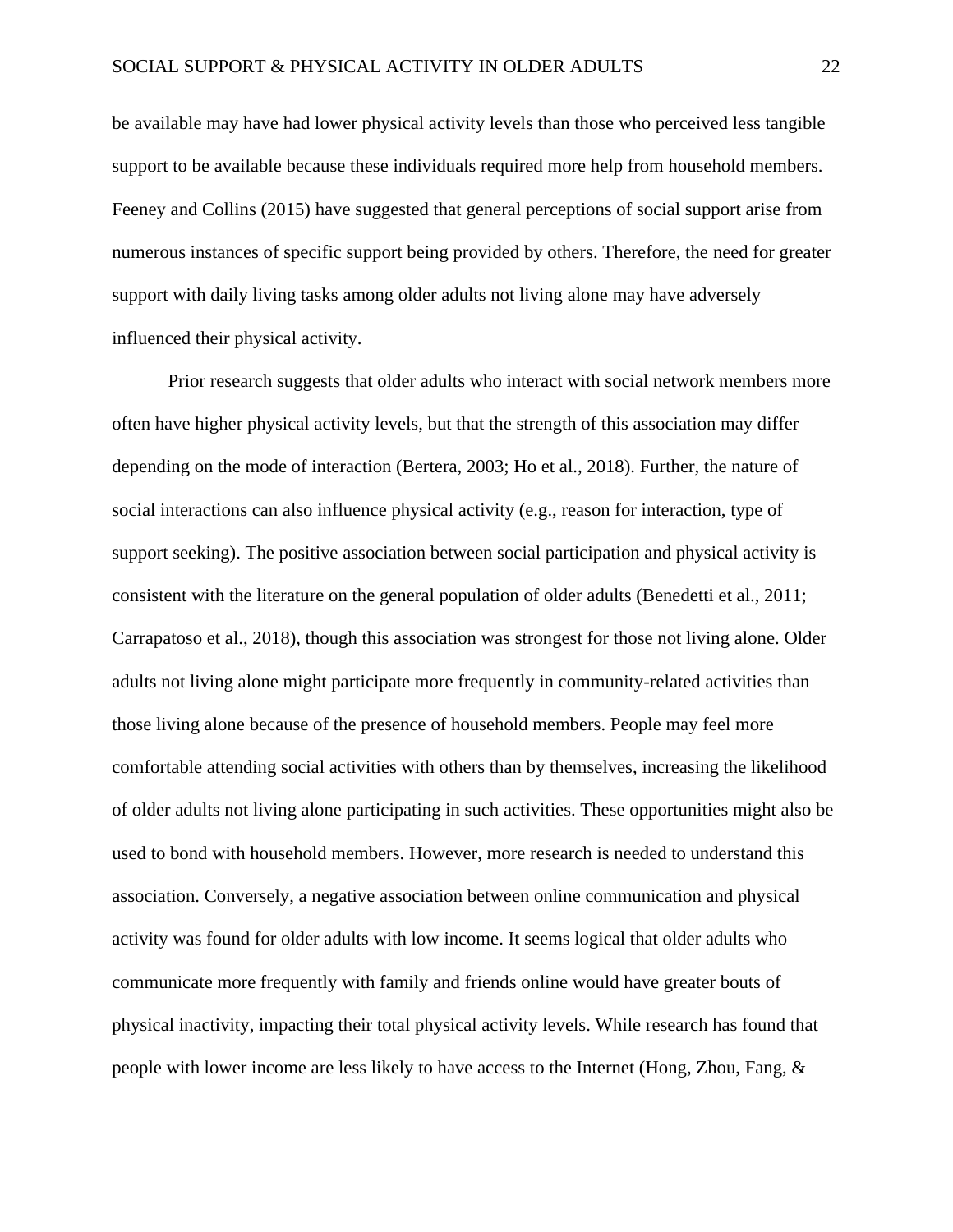Shi, 2017; Statistics Canada, 2019), there appear to be no significant differences in the use of social networking sites between people with lower and higher income (Kontos, Emmons, Puleo, & Viswanath, 2010). Why this association was only statistically significant for older adults with low income is unclear and therefore, warrants further investigation.

Taken together, the moderation results demonstrated that living arrangement seems to play an important role in the association between multiple forms of social support and physical activity for older adults relative to other demographic indicators of groups at increased risk of social isolation. More forms of social support that reflected the structural characteristics of social relationship measures were also moderated by these demographic indicators than forms that reflected functional characteristics. We recommend that researchers interested in examining associations between social support and physical activity among older adults, as well as moderators that influence these associations, control for a number of variables based on our findings. These variables include age, body mass index, general health, general mental health, chronic conditions, falls, smoking habits, social inequality, retirement status, and barriers to participating in more social, recreational, group, and physical activities.

#### **Limitations**

Baseline data from the CLSA was used to examine our research questions, but some limitations related to the dataset should be noted. During our preliminary data analyses, we found large amounts of missing data for several variables. However, we attempted to minimize the effect of missing data on our results using robust analytical methods. Study participants were also not recruited from federal First Nation reserves and settlements, with indicators of Indigenous identity based on self-report, and participants mainly resided in urban areas. This limits the generalizability of our findings to older adults who self-identify as Indigenous and live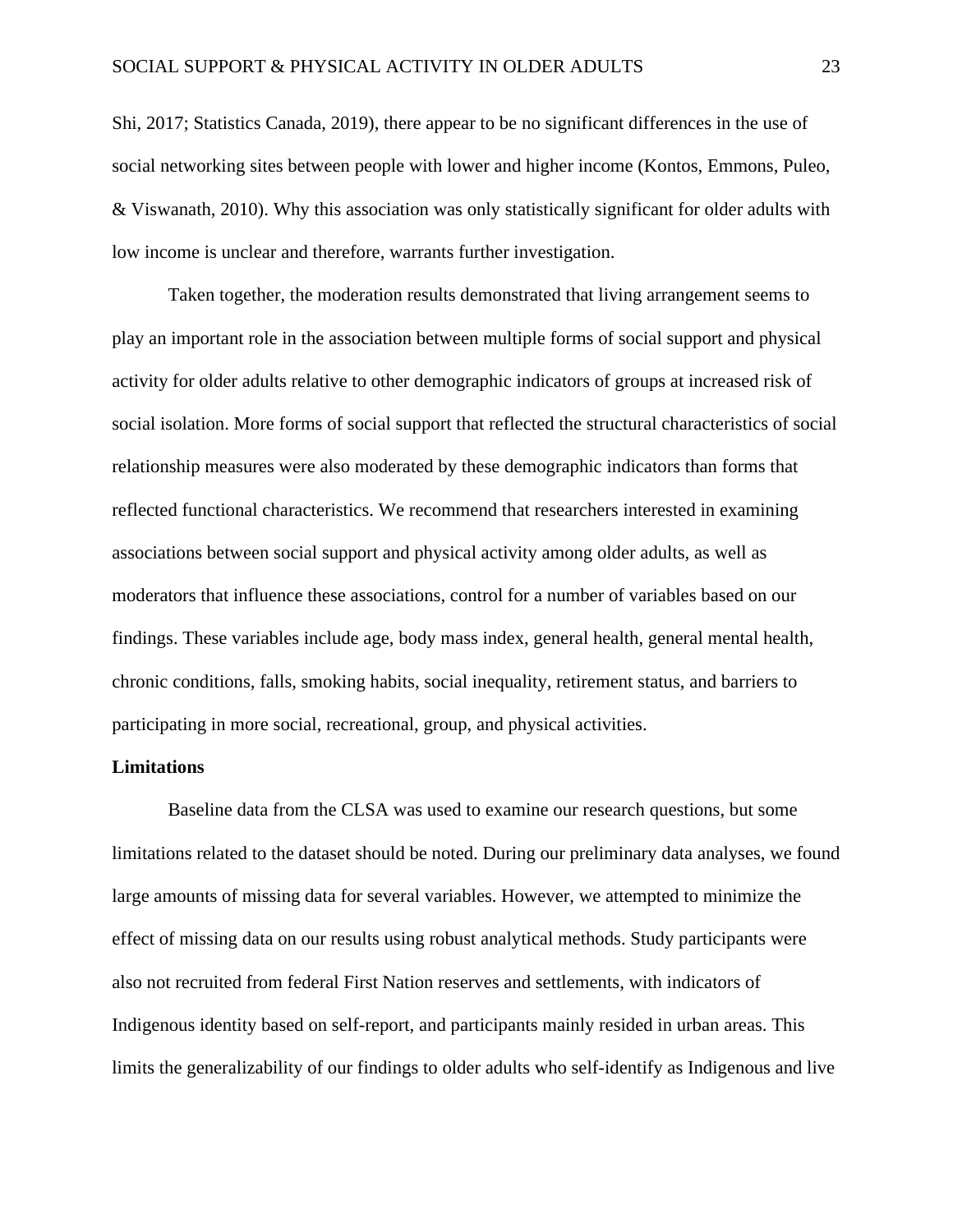in urban areas. The social support variables were not comprehensive of the forms and measures of social support in the literature. This study therefore only provides initial evidence of some forms of social support that predict unique variance in physical activity among older adults. These variables also captured older adults' perceptions of general social support available to them instead of support specific to physical activity. A recent systematic review yielded stronger evidence for the association between specific social support and physical activity among older adults compared to general support (Lindsay Smith et al., 2017), although, this study suggests there is a positive association for certain forms of general support. The outcome variable focused on total physical activity as well, rather than specific physical activity intensity levels (i.e., moderate-to-vigorous) known to be correlated with greater health benefits. How associations between the different forms of social support and physical activity varied for certain groups (i.e., LGB, ethnic minority, and Indigenous older adults) could not be determined because of very unbalanced samples either. Due to the exploratory nature of our research questions, further research is needed to replicate and extend our findings.

#### **Conclusion**

This study makes a significant contribution to the aging and physical activity literature by comparing the effects of multiple forms of social support on the physical activity of a large sample of older adults, and exploring the degree to which these effects vary by different demographic indicators of groups at increased risk of social isolation. The main finding of this research was that five distinct forms of social support predicted the physical activity levels of adults 65 years and older, indicating important conceptual implications. Social support is a multidimensional concept. Most of the forms of support included in this study, which represented some of its dimensions, were statistically associated with physical activity, reinforcing the need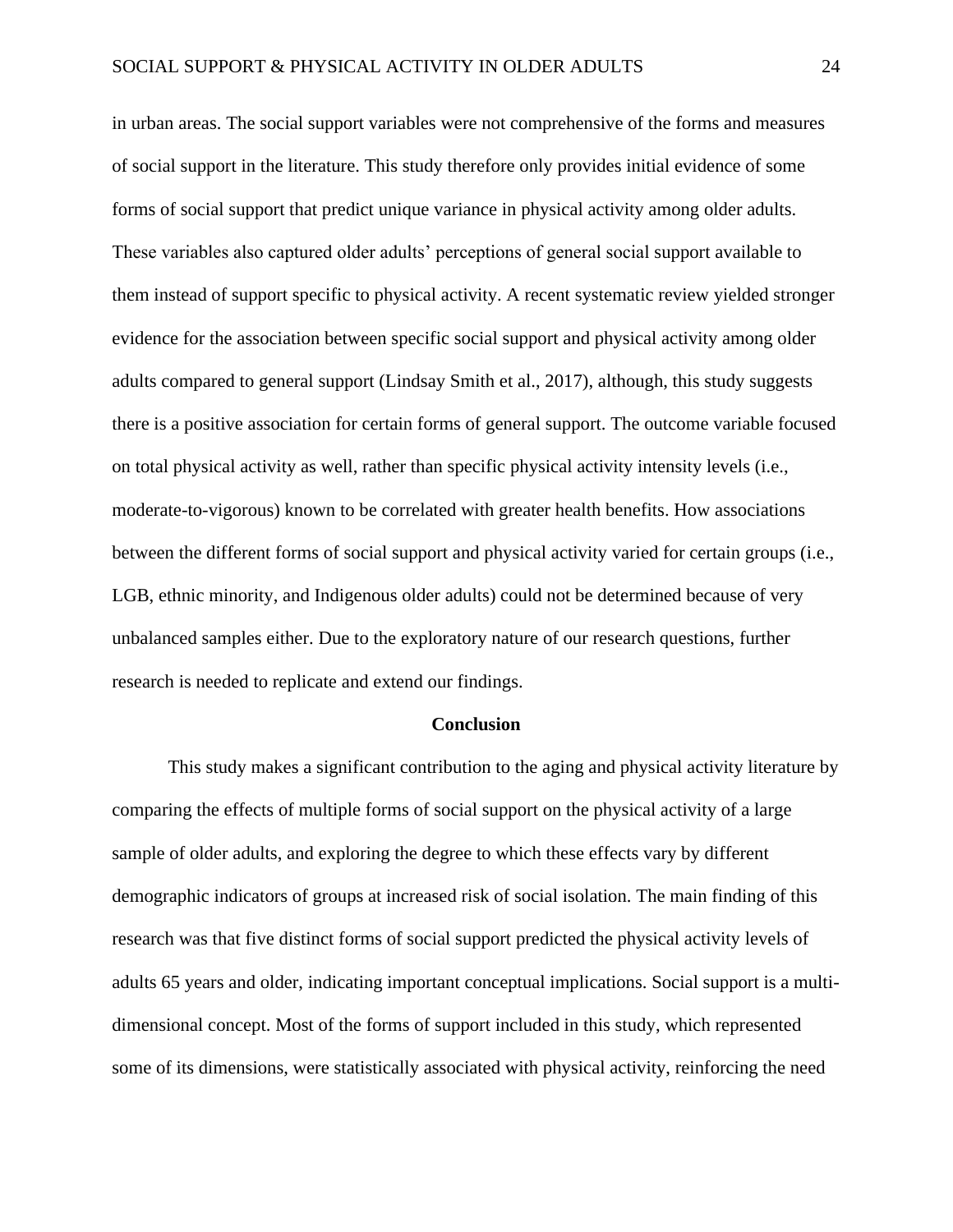for a comprehensive conceptual framework of social support to guide research in this field. Although the effect sizes were small, the findings also indicated that these forms of support largely had a positive association with physical activity, warranting their inclusion in physical activity promotion efforts targeting the aging population. However, the results demonstrated that certain groups of older adults at increased risk of social isolation have different social support needs for physical activity. Physical activity interventions should be tailored to the needs of these segments of the population to increase their participation and afford them greater opportunities to obtain health benefits associated with an active lifestyle.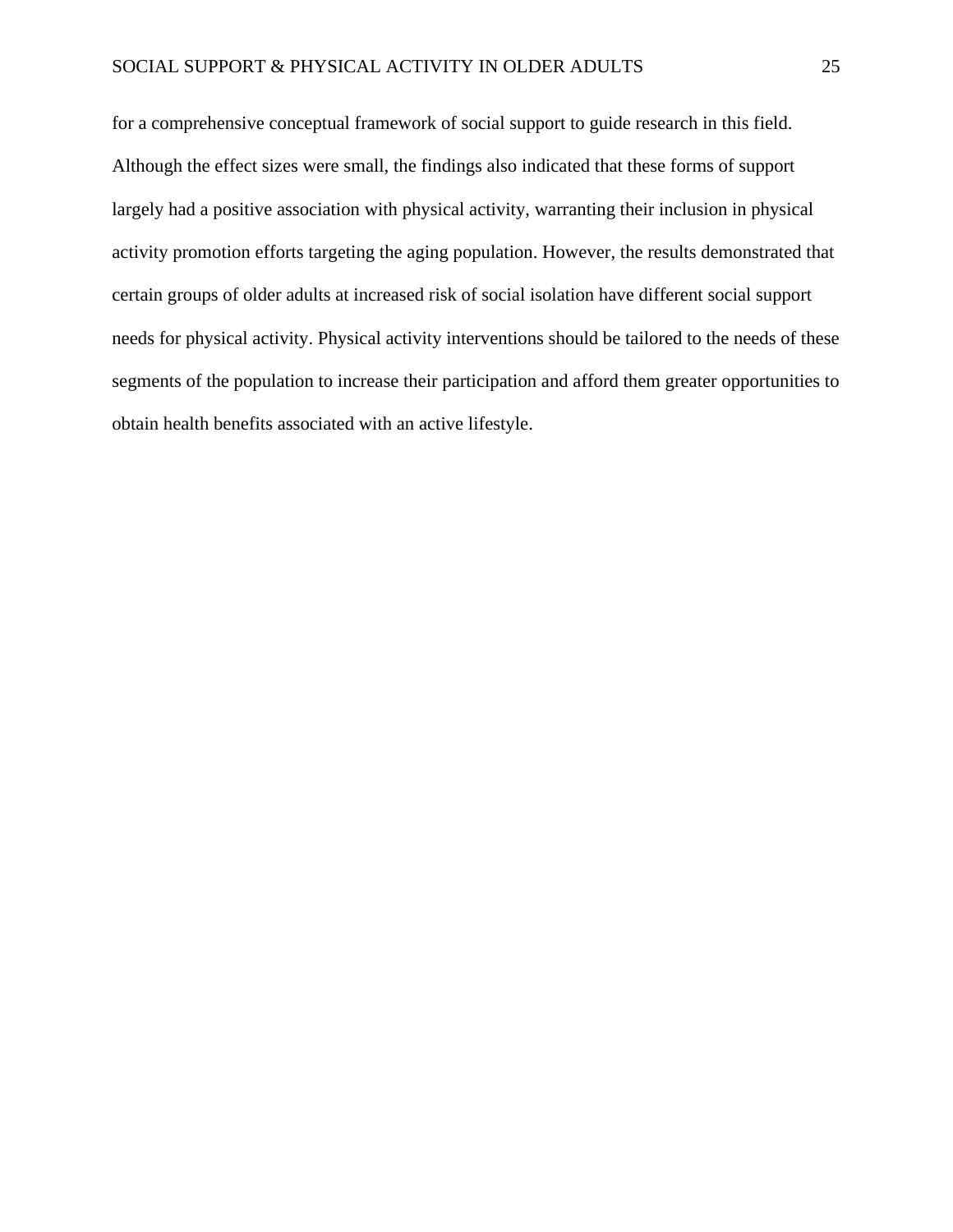#### References

- Azagba, S., & Sharaf, M. F. (2014). Physical inactivity among older Canadian adults. *Journal of Physical Activity and Health*, *11*(1), 99-108. doi: 10.1123/jpah.2011-0305
- Baert, V., Gorus, E., Mets, T., Geerts, C., & Bautmans, I. (2011). Motivators and barriers for physical activity in the oldest old: A systematic review. *Ageing Research Reviews*, *10*(4), 464-474. doi: 10.1016/j.arr.2011.04.001
- Baker, J., Meisner, B. A., Logan, A. J., Kungl, A., & Weir, P. (2009). Physical activity and successful aging in Canadian older adults. *Journal of Aging and Physical Activity*, *17*(2), 223-235.doi: 10.1123/japa.17.2.223
- Benedetti, T. R., Schwingel, A., & De Lucena Torres, T. (2011). Physical activity acting as a resource for social support among older adults in Brazil. *Journal of Human Sport and Exercise*, *6*(2), 452-461. doi: 10.4100/jhse.2011.62.26
- Bertera, E. M. (2003). Physical activity and social network contacts in community dwelling older adults. *Activities, Adaptation & Aging*, *27*(3-4), 113-127. doi: 10.1300/J016v27n03\_08
- Bohm, A. W., Mielke, G. I., da Cruz, M. F., Ramires, V. V., & Wehrmeister, F. C. (2016). Social support and leisure-time physical activity among the elderly: A population-based study. *Journal of Physical Activity and Health*, *13*(6), 599-605. doi: 10.1123/jpah.2015-0277
- Booth, M. L., Owen, N., Bauman, A., Clavisi, O., & Leslie, E. (2000). Social-cognitive and perceived environment influences associated with physical activity in older Australians. *Preventive Medicine*, *31*(1), 15-22. doi: 10.1006/pmed.2000.0661
- Brawley, L. R., Flora, P. K., Locke, S. R., & Gierc, M. S. H. (2016). Social influence in promoting change among older adults: Group-mediated cognitive behavioral interventions. *Kinesiology Review*, *5*(1), 39-49. doi: 10.1123/kr.2015-0051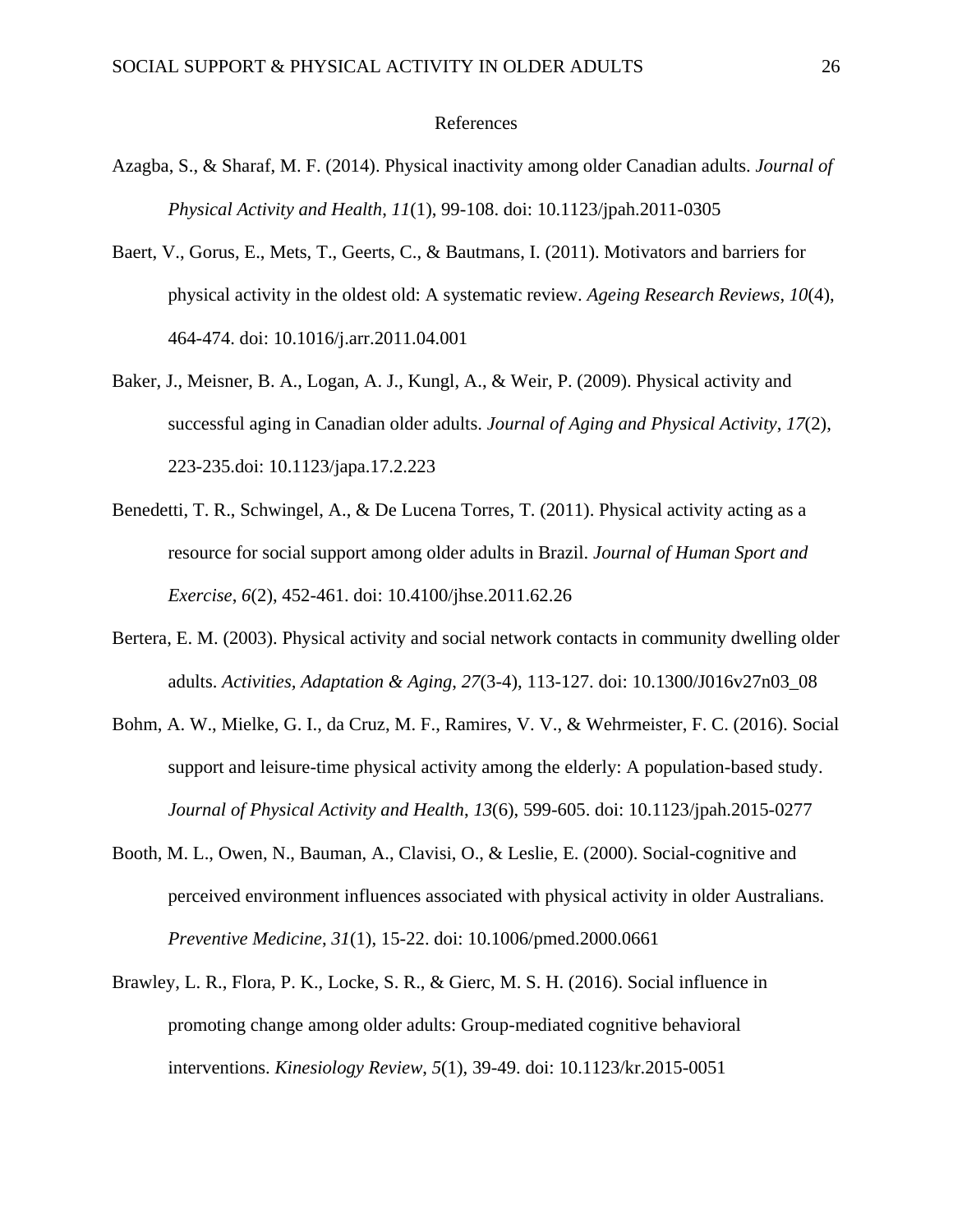- Canadian Longitudinal Study on Aging. (2020). *CLSA technical document 2020: Sampling and computation of response rates and sample weights for the tracking (telephone interview) participants and comprehensive participants*. Retrieved from https://www.clsa-elcv.ca/
- Canadian Society for Exercise Physiology. (2020). *Canadian 24-hour movement guidelines for adults 65 years or older: An integration of physical activity, sedentary behaviour, and sleep*. Retrieved from https://csepguidelines.ca/
- Carlson, J. A., Sallis, J. F., Conway, T. L., Saelens, B. E., Frank, L. D., Kerr, J.,…King, A. C. (2012). Interactions between psychosocial and build environment factors in explaining older adults' physical activity. *Preventive Medicine*, *54*(1), 68-73. doi: 10.1016/j.ypmed.2011.10.004
- Carrapatoso, S., Cardon, G., Van Dyck, D., Carvalho, J., & Gheysen, F. (2018). Walking as a mediator of the relationship of social support with vitality and psychological distress in older adults. *Journal of Aging and Physical Activity*, *26*(3), 430-437. doi: 10.1123/japa.2017-0030
- Chad, K. E., Reeder, B. A., Harrison, E. L., Ashworth, N. L., Sheppard, S. M., Schultz, S. L.,…Lawson, J. A. (2005). Profile of physical activity levels in community-dwelling older adults. *Medicine & Science in Sports & Exercise*, *37*(10), 1774-1784. doi: 10.1249/01.mss.0000181303.51937.9c
- Clarke, J., Colley, R., Janssen, I., & Tremblay, M. S. (2019). Accelerometer-measured moderateto-vigorous physical activity of Canadian adults, 2007 to 2017. *Health Reports*, *30*(8), 3- 10. doi: 10.25318/82-003-x201900800001-eng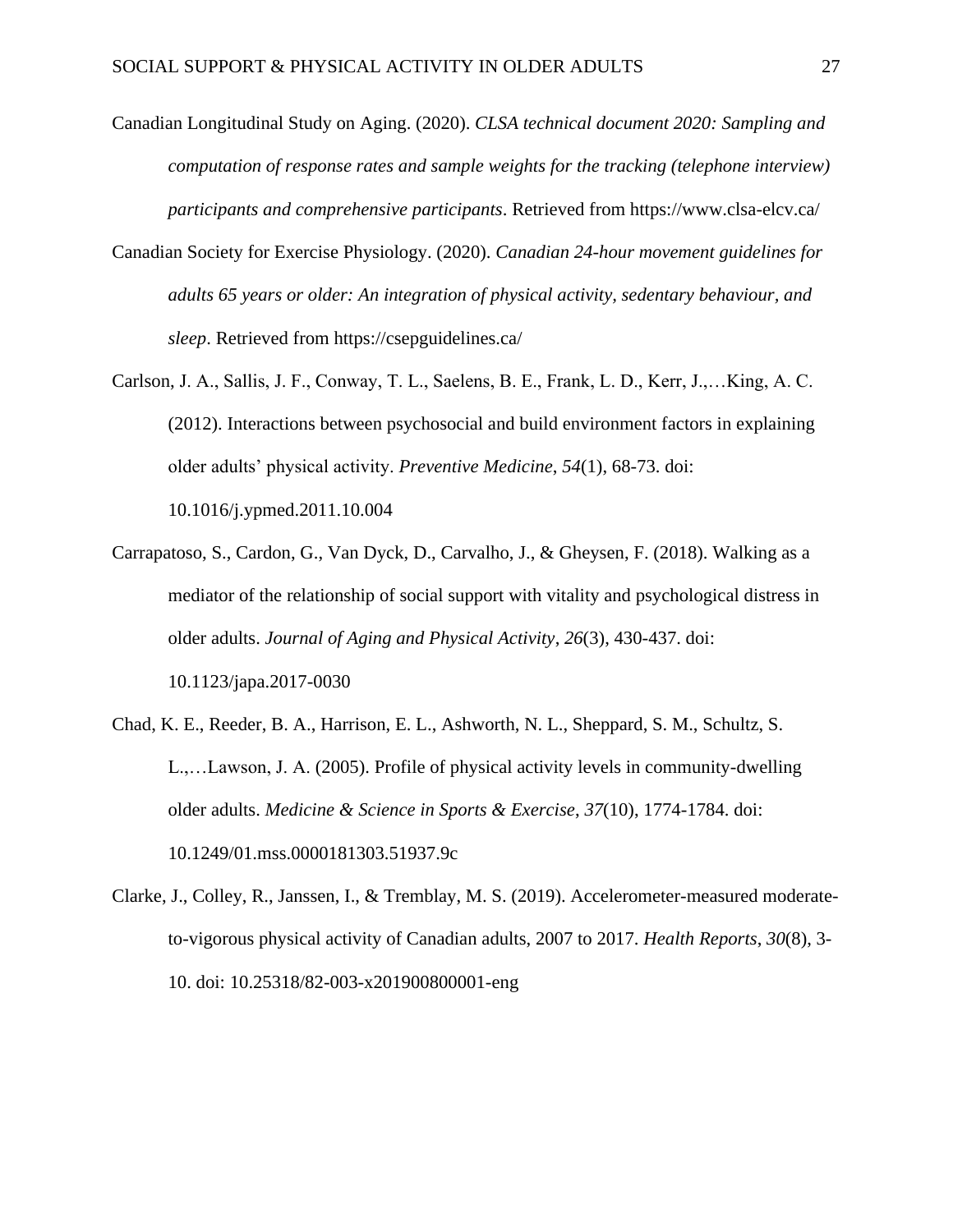- Cobb, L. K., Godino, J. G., Selvin, E., Kucharska-Newton, A., Coresh, J., & Koton, S. (2016). Spousal influence on physical activity in middle-aged and older adults: The ARIC study. *American Journal of Epidemiology*, *183*(5), 444-451. doi: 10.1093/aje/kwv104
- Cohen, J., Cohen, P., West, S. G., & Aiken, L. S. (2003). *Applied multiple regression/correlation analysis for the behavioral sciences* (3rd ed.). Mahwah, NJ: Lawrence Erlbaum Associates Publishers.
- Espinel, P. T., Chau, J. Y., van der Ploeg, H. P., & Merom, D. (2015). Older adults' time in sedentary, light and moderate intensity activities and correlates: Application of Australian time use survey. *Journal of Science and Medicine in Sport*, *18*(2), 161-166. doi: 10.1016/j.jsams.2014.02.012
- Feeney, B. C., & Collins, N. L. (2015). A new look at social support: A theoretical perspective on thriving through relationships. *Personality and Social Psychology Review*, *19*(2), 113- 147. doi: 10.1177/1088868314544222
- Floyd, A., & Moyer, A. (2010). Group versus individual exercise interventions for women with breast cancer: A meta-analysis. *Health Psychology Review*, *4*(1), 22-41. doi: 10.1080/17437190903384291
- Gao, J., Fu, H., Li, J., & Jia, Y. (2015). Association between social and built environments and leisure-time physical activity among Chinese older adults: A multilevel analysis. *BMC Public Health*, *15*(1), 1317. doi: 10.1186/s12889-015-2684-3
- Gellert, P., Ziegelmann, J. P., Warner, L. M., & Schwarzer, R. (2011). Physical activity intervention in older adults: Does a participating partner make a difference? *European Journal of Ageing*, *8*(3), 211-219. doi: 10.1007/s10433-011-0193-5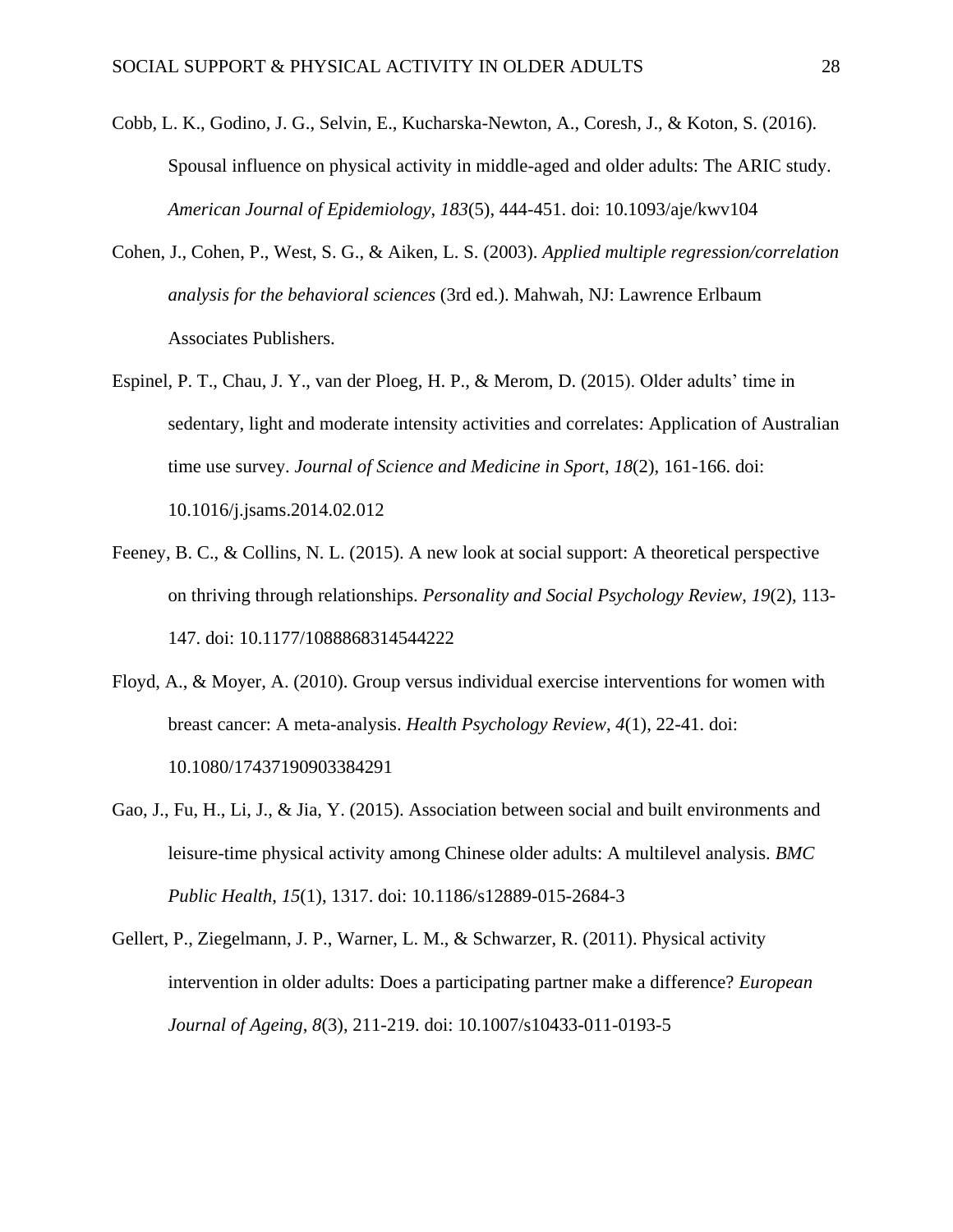Government of Canada. (2014). *Report on the social isolation of seniors, 2013-2014* (ESDC Catalogue No. SSD-138-12-14). Retrieved from https://www.canada.ca/en/nationalseniors-council/programs/publicationsreports/ 2014/social-isolation-seniors.html

Government of Canada. (2017). *Who's at risk and what can be done about it? A review of the literature on the social isolation of different groups* (ESDC Catalogue No. SSD-183-02- 17E). Retrieved from https://www.canada.ca/en/national-seniorscouncil/programs/publications-reports/2017/review-social-isolation-seniors.html

- Hawthorne, G., & Elliott, P. (2005). Imputing cross-sectional missing data: Comparison of common techniques. *Australian and New Zealand Journal of Psychiatry*, *39*(7), 583-590. doi: 10.1111/j.1440-1614.2005.01630.x
- Ho, E. C., Hawkley, L., Dale, W., Waite, L., & Huisingh-Scheetz, M. (2018). Social capital predicts accelerometry-measured physical activity among older adults in the U.S.: A cross-sectional study in the national social life, health, and aging project. *BMC Public Health*, *18*(1), 804. doi: 10.1186/s12889-018-5664-6
- Holt-Lunstad, J., & Uchino, B. N. (2015). Social support and health. In K. Glanz, B. K. Rimer, & K. Viswanath (Eds.), *Health behavior: Theory, research, and practice* (pp. 183-204). San Francisco, CA: Jossey-Bass.
- Hong, Y. A., Zhou, Z., Fang, Y., & Shi, L. (2017). The digital divide and health disparities in China: Evidence from a national survey and policy implications. *Journal of Medical Internet Research*, *19*(9), e317. doi: 10.2196/jmir.7786
- Hughes, J. P., Mcdowell, M. a., & Brody, D. J. (2008). Leisure-time physical activity among US adults 60 or more years of age: Results from NHANES 1999-2004. *Journal of Physical Activity and Health*, *5*(3), 347-358. doi: 10.1123/jpah.5.3.347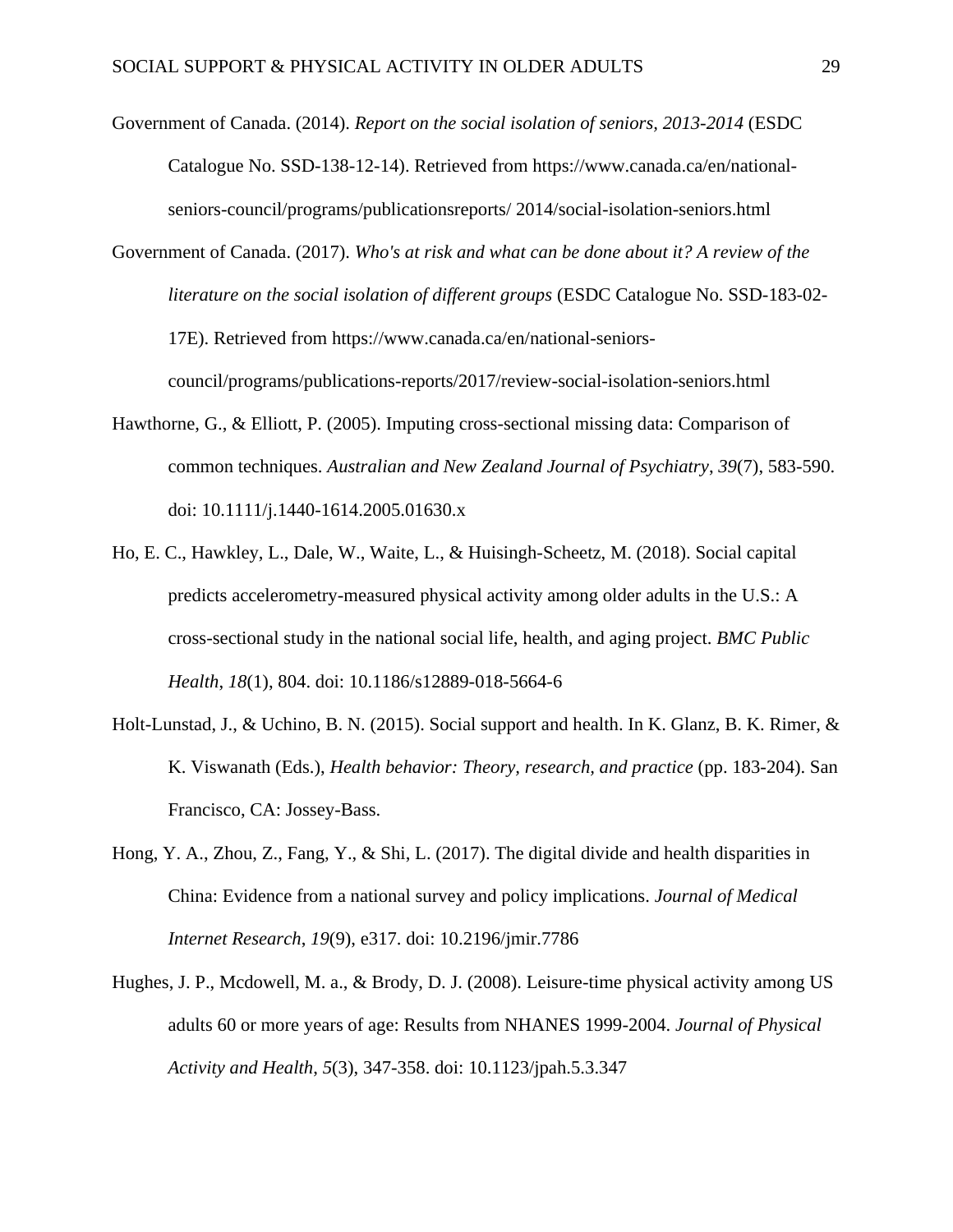International Federation on Ageing. (2012). *Current and emerging issues facing older Canadians*. Retrieved from https://ifa.ngo/publication/social-inclusion-andintegration/current-and-emerging-issues-facing-older-canadians/

- Joseph-Shehu, E. M., Ncama, B. P., Mooi, N., & Mashamba-Thompson, T. P. (2019). The use of information and communication technologies to promote healthy lifestyle behaviour: A systematic scoping review. *BMJ Open*, *9*(10), e029872. doi: 10.1136/bmjopen-2019- 029872
- Kendrick, D., Orton, E., Lafond, N., Audsley, S., Maula, A., Morris, R.,…Iliffe, S. (2018). Keeping active: Maintenance of physical activity after exercise programmes for older adults. *Public Health*, *164*, 118-127. doi: 10.1016/j.puhe.2018.08.003
- Kontos, E. Z., Emmons, K. M., Puleo, E., & Viswanath, K. (2010). Communication inequalities and public health implications of adult social networking site use in the United States. *Journal of Health Communications*, *15*(3), 216-235. doi: 10.1080/10810730.2010.522689
- Laranjo. L., Arguel, A., Neves, A. L., Gallagher, A. M., Kaplan, R., Mortimer, N.,…Lau, A. Y. S. (2015). The influence of social networking sites on health behavior change: A systematic review and meta-analysis. *Journal of the American Medical Informatics Association*, *22*(1), 243-256. doi: 10.1136/amiajnl-2014-002841
- Lindsay Smith, G., Banting, L., Eime, R., O'Sullivan, G., & van Uffelen, G. Z. (2017). The association between social support and physical activity in older adults: A systematic review. *International Journal of Behavioral Nutrition and Physical Activity*, *14*(1), 56. doi: 10.1186/s12966-017-0509-8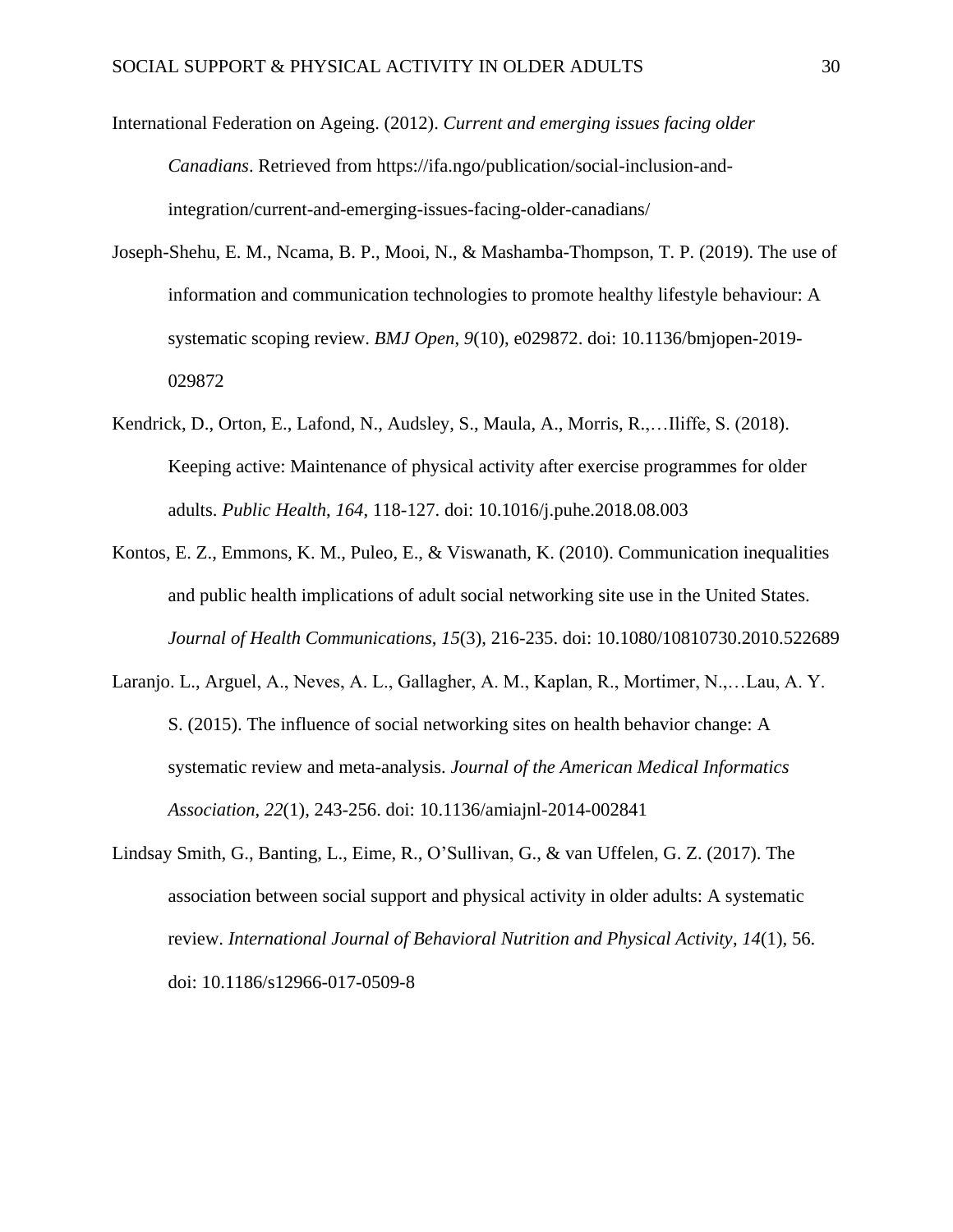- Litwin, H. (2003). Social predictors of physical activity in later life: The contribution of socialnetwork type. *Journal of Aging and Physical Activity*, *11*(3), 389-406. doi: 10.1123/japa.11.3.389
- Loprinzi, P. D., & Joyner, C. (2016). Source and size of emotional and financial-related social support network on physical activity behavior among older adults. *Journal of Physical Activity and Health*, *13*(7), 776-779. doi: 10.1123/jpah.2015-0629
- Maher, C. A., Lewis, L. K., Ferrar, K., Marshall, S., De Bourdeaudhuij, I., & Vandelanotte, C. (2014). Are health behavior change interventions that use online social networks effective? A systematic review. *Journal of Medical Internet Research*, *16*(2), 40. doi:10.2196/jmir.2952
- Martire, L. M., Stephens, M. P., Mogle, J., Shulz, R., Brach, J., & Keefe, F. J. (2013). Daily spousal influence on physical activity in knee osteoarthritis. *Annals of Behavioral Medicine*, *45*(2), 213-223. doi: 10.1007/s12160-012-9442-x
- McAuley, E., Jerome, G. J., Elavsky, S., Marquez, D. X., & Ramsey, S. N. (2003). Predicting long-term maintenance of physical activity in older adults. *Preventive Medicine*, *37*(2), 110-118. doi: 10.1016/S0091-7435(03)00089-6
- McDonough, M. H., Sabiston, C. M., & Ullrich-French, S. (2011). The development of social relationships, social support, and posttraumatic growth in a dragon boating team for breast cancer survivors. *Journal of Sport & Exercise Psychology*, *33*(5), 627-648. doi: 10.1123/jsep.33.5.627
- McMahon, S. K., Lewis, B., Oakes, J. M., Wyman, J. F., Guan, W., & Rothman, A. J. (2017). Assessing the effects of interpersonal and intrapersonal behavior change strategies on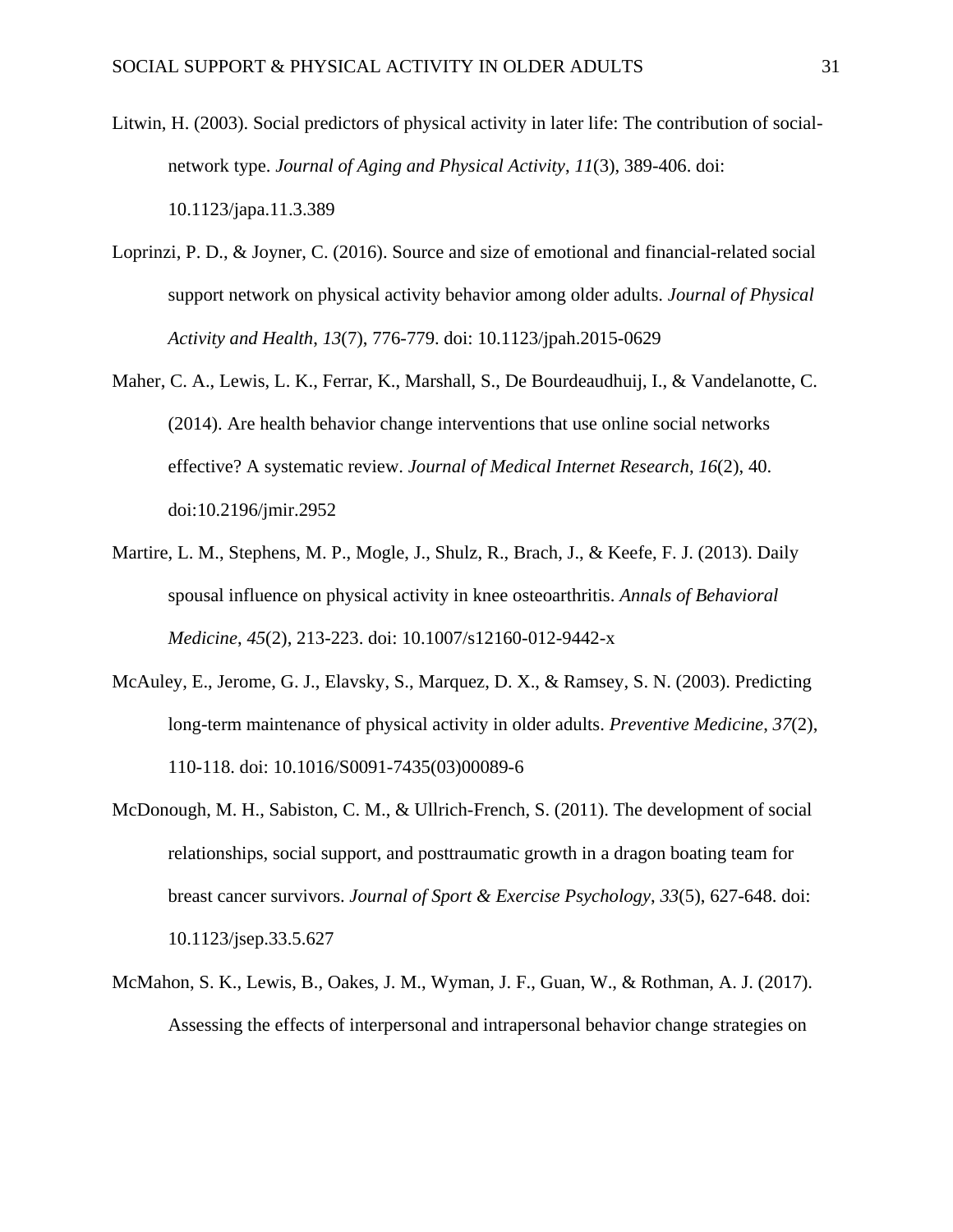physical activity in older adults: A factorial experiment. *Annals of Behavioral Medicine*, *51*(3), 376-390. doi: 10.1007/s12160-016-9863-z

- Miles, J., & Shevlin, M. (2001). *Applying regression and correlation: A guide for students and researchers*. Thousand Oaks, CA: SAGE Publications Inc.
- Netz, Y., Wu, M.-J., Becker, B. J., & Tenenbaum, G. (2005). Physical activity and psychological well-being in advanced age: A meta-analysis of intervention studies. *Psychology and Aging*, *20*(2), 272-284. doi: 10.1037/0882-7974.20.2.272
- ParticipACTION. (2019). *2019 ParticipACTION report card on physical activity for adults*. Retrieved from https://www.participaction.com
- Perrino, T., Brown, S. C., Huang, S., Hendricks Brown, C., Perez Gomez, G., Pantin, H., & Szapocznik, J. (2011). Depressive symptoms, social support, and walking among Hispanic older adults. *Journal of Aging and Health*, *23*(6), 974-993. doi: 10.1177/0898264311404235
- Petersen, J. M., Prichard, I., & Kemps, E. (2019). A comparison of physical activity mobile apps with and without existing web-based social networking platforms: Systematic review. *Journal of Medical Internet Research*, *21*(8), e12687. doi: 10.2196/12687
- Raina, P. S., Wolfson, C., Kirkland, S. A., Griffith, L. E., Oremus, M., Patterson, C.,…Brazil, K. (2009). The Canadian longitudinal study on aging (CLSA). *Canadian Journal on Aging*, *28*(3), 221-229. doi: 10.1017/S0714980809990055
- Ranby, K. W., & Aiken, L. S. (2016). Incorporating husband influences into a model of physical activity among older women. *British Journal of Health Psychology*, *21*(3), 677-693. doi: 10.1111/bjhp.12195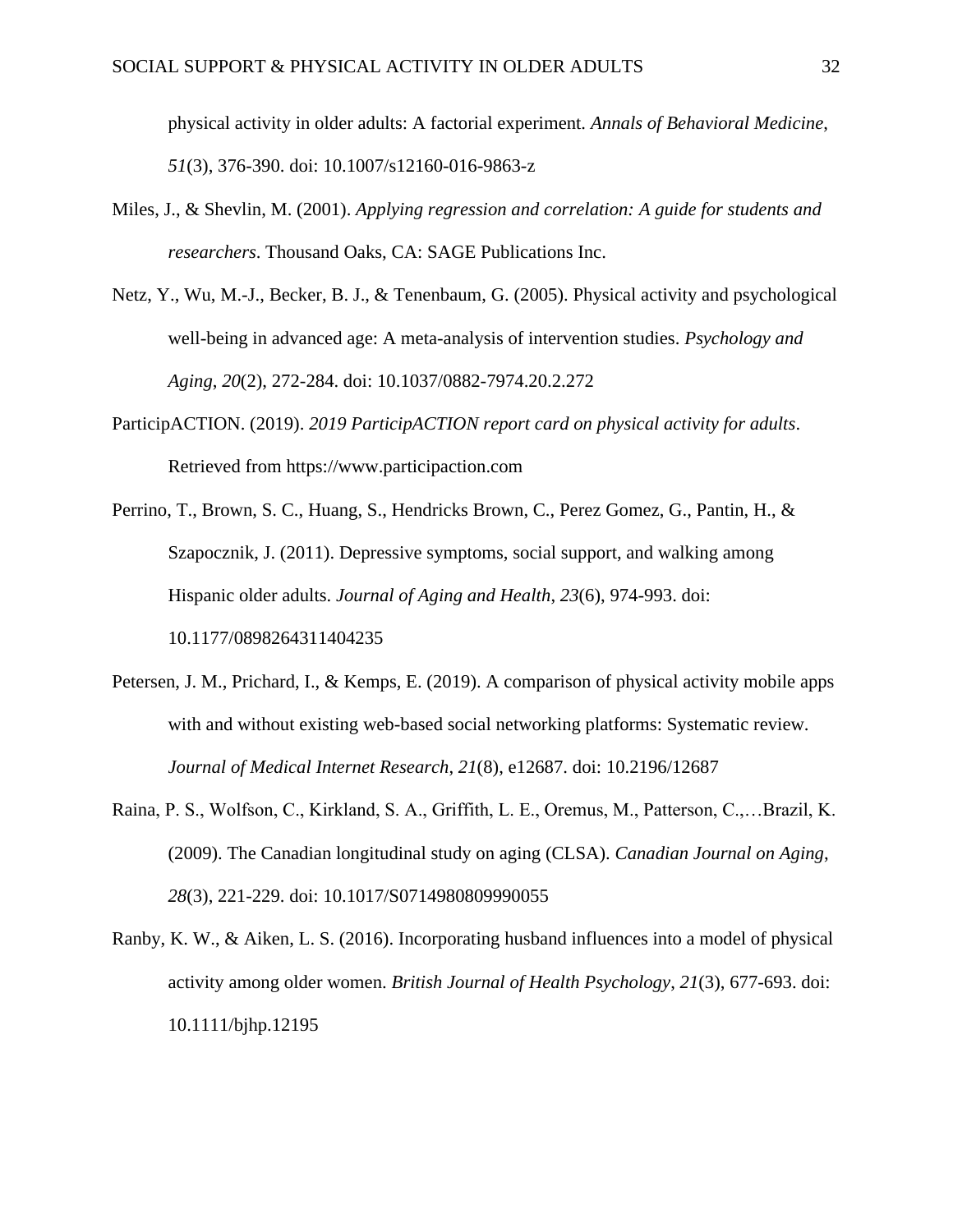- RAND Healthcare. (n.d.). Social support survey instrument scoring instructions. Retrieved from https://www.rand.org/health-care/surveys\_tools/mos/social-support/scoring.html
- Rennemark, M., Lindwall, M., Halling, A., & Berglund, J. (2009). Relationships between physical activity and perceived qualities of life in old age: Results of the SNAC study. *Aging and Mental Health*, *13*(1), 1-8. doi: 10.1080/13607860802154416

Richards, E. A., Franks, M. M., McDonough, M. H., & Porter, K. (2018). 'Let's move:' A systematic review of spouse-involved interventions to promote physical activity. *International Journal of Health Promotion and Education*, *56*(1), 51-67. doi: 10.1080/14635240.2017.1415160

- Scarapicchia, T. M. F., Amireault, S., Faulkner, G., & Sabiston, C. M. (2016). Social support and physical activity participation among healthy adults: A systematic review of prospective studies. *International Review of Sport and Exercise Psychology*, *10*(1), 50-83. doi: 10.1080/1750984X.2016.1183222
- Sherbourne, C. D., & Stewart, A. L. (1991). The MOS social support survey. *Social Science & Medicine*, *32*(6), 705-714. doi: 10.1016/0277-9536(91)90150-B
- Shores, K. A., West, S. T., Theriault, D. S., & Davison, E. A. (2009). Extra-individual correlates of physical activity attainment in rural older adults. *The Journal of Rural Health*, *25*(2), 211-218. doi: 10.1111/j.1748-0361.2009.00220.x
- Spiteri, K., Broom, D., Hassan Bekhet, A., Xerri de Caro, J., Laventure, B., & Grafton, K. (2019). Barriers and motivators of physical activity participation in middle-aged and older adults: A systematic review. J*ournal of Aging and Physical Activity*, *27*(6), 929- 944. doi: 10.1123/japa.2018-0343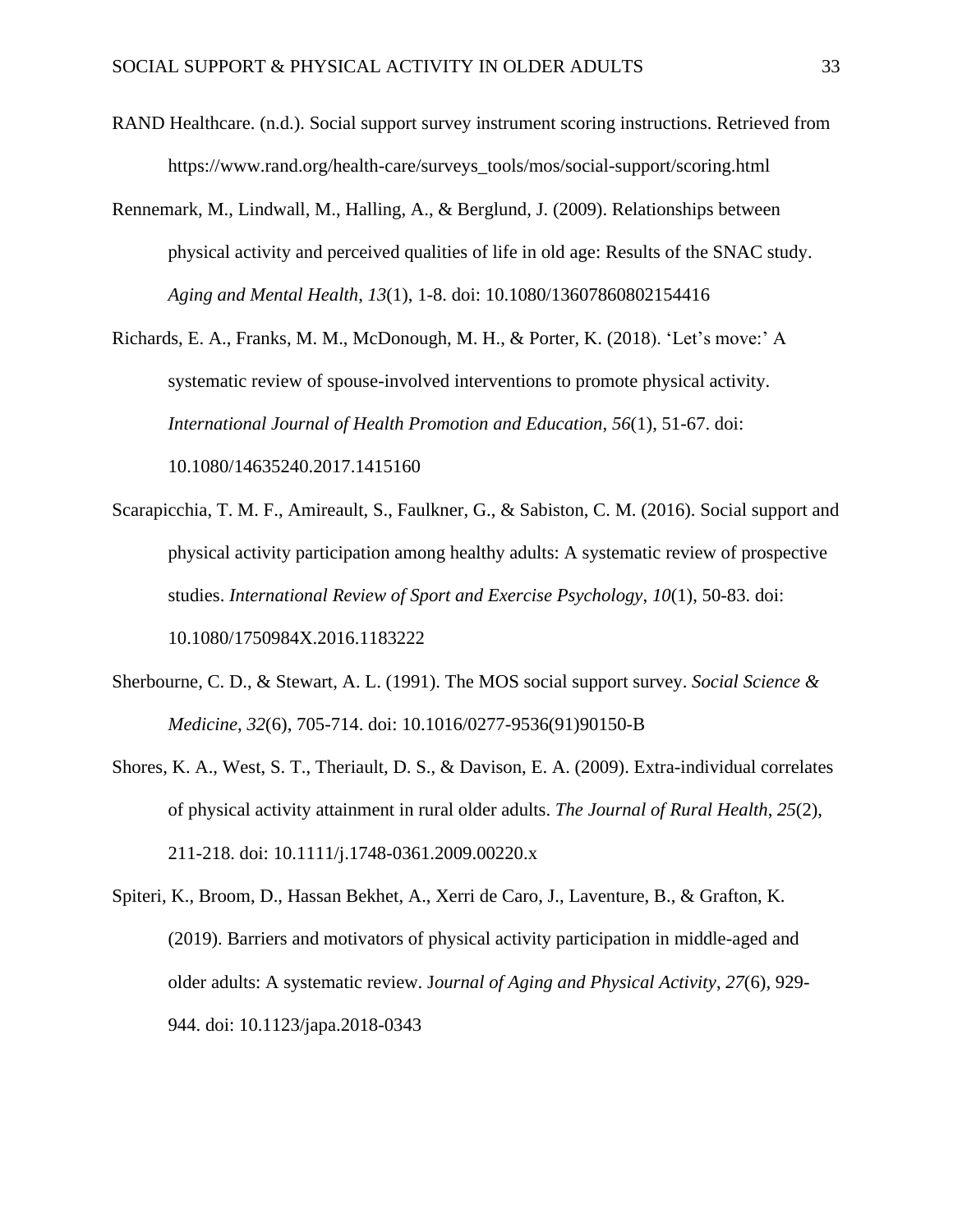- Statistics Canada. (2017). *Average time spent being physically active* (Table 13-10-0339-01). Retrieved from https://www150.statcan.gc.ca/t1/tbl1/en/tv.action?pid=1310033901
- Statistics Canada. (2019). *Canadian internet use survey* (Catalogue No. 11-001-X). Retrieved from https://www150.statcan.gc.ca/n1/daily-quotidien/191029/dq191029a-eng.htm
- Tabachnick, B. G., & Fidell, L. S. (2013). *Using multivariate statistics* (6th ed.). Boston, MA: Pearson.
- Valtorta, N. K., Kanaan, M., Gilbody, S., & Hanratty, B. (2016). Loneliness, social isolation and social relationships: What are we measuring? A novel framework for classifying and comparing tools. *BMJ Open*, *6*(4), e010799. doi: 10.1136/bmjopen-2015-010799
- Washburn, R. A., Smith, K. W., Jette, A. M., & Janney, C. A. (1993). The physical activity scale for the elderly (PASE): Development and evaluation. *Journal of Clinical Epidemiology*, *46*(2), 153-162. doi: 10.1016/0895-4356(93)90053-4
- Williams, P., Barclay, L., & Schmied, V. (2004). Defining social support in context: A necessary step in improving research, intervention, and practice. *Qualitative Health Research*, *14*(7), 942-960. doi: 10.1177/1049732304266997
- Yang, Q. (2017). Are social networking sites making health behavior change interventions more effective? A meta-analytic review. *Journal of Health Communication*, *22*(3), 223-233. doi: 10.1080/10810730.2016.1271065
- Yu, C.-Y., Hou, S.-I., & Miller, J. (2018). Health for older adults: The role of social capital and leisure-time physical activity by living arrangement. *Journal of Physical Activity and Health*, *15*(2), 150-158. doi: 10.1123/jpah.2017-0006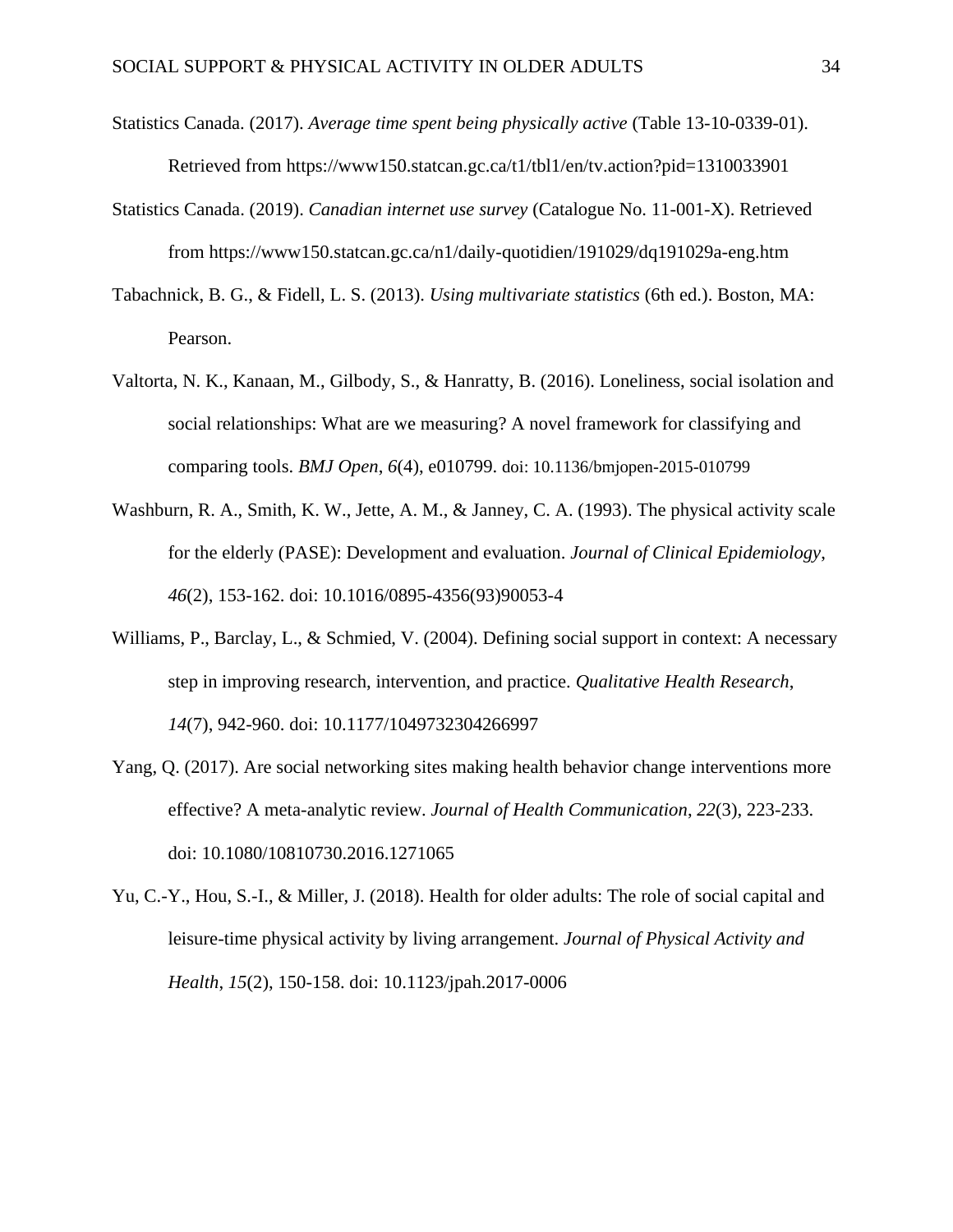

*Figure 1*. Model of associations between forms of social support and physical activity, moderated by demographic indicators of groups at increased risk of social isolation.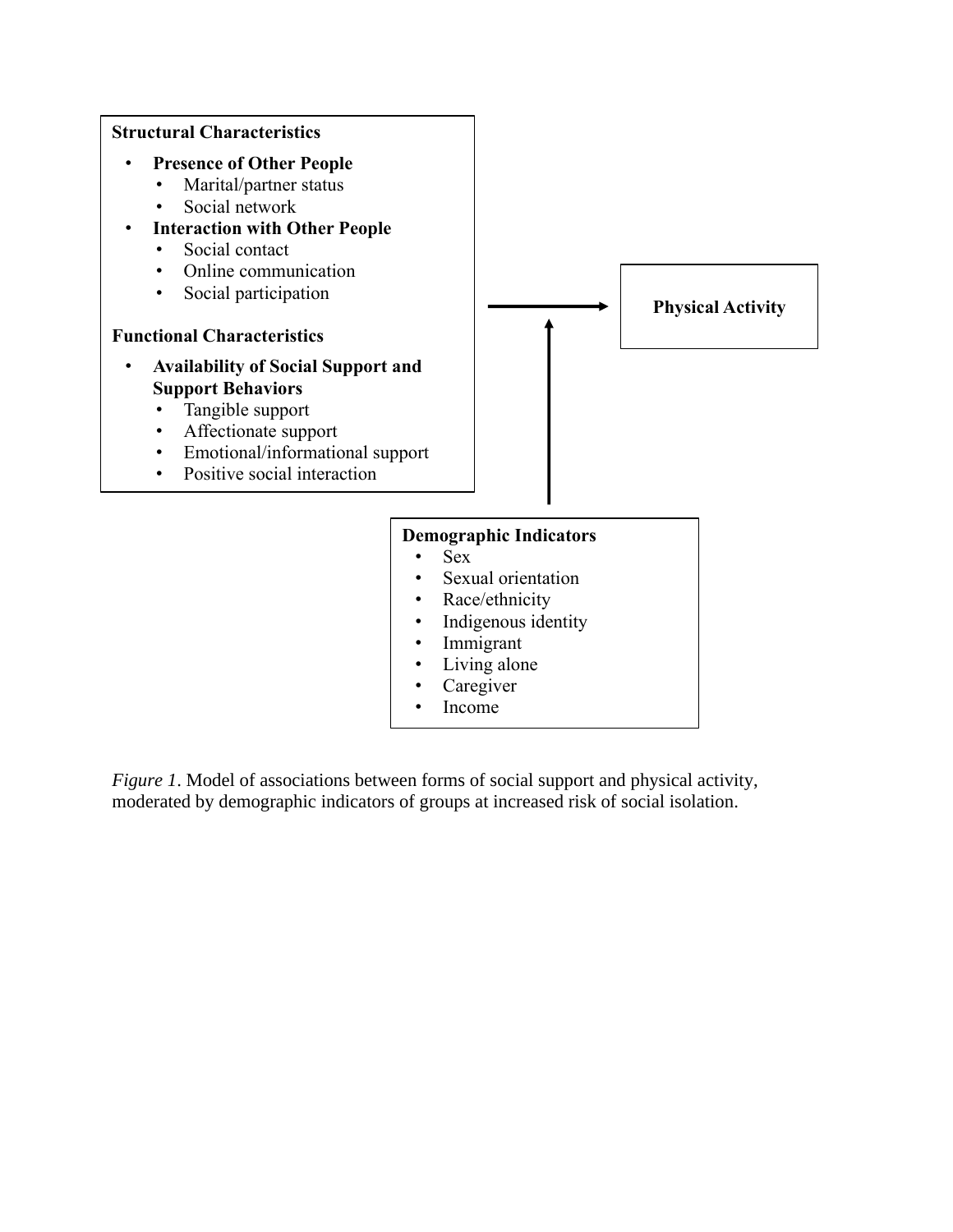### Table 1

*Descriptive Statistics and Correlations Among Social Support, Groups at Increased Risk of Social Isolation, and Physical Activity*

|                                |                          | $\overline{2}$           | $\mathbf{3}$             | 4       | 5 <sup>5</sup> | 6         | 7         | 8         | 9         | 10      | 11     | 12      | 13      | 14      | 15      | 16      | 17      | 18        |
|--------------------------------|--------------------------|--------------------------|--------------------------|---------|----------------|-----------|-----------|-----------|-----------|---------|--------|---------|---------|---------|---------|---------|---------|-----------|
| 1. Marital/partner status      | $\overline{\phantom{a}}$ |                          |                          |         |                |           |           |           |           |         |        |         |         |         |         |         |         |           |
| 2. Social network              | $.13*$                   | $\overline{\phantom{a}}$ |                          |         |                |           |           |           |           |         |        |         |         |         |         |         |         |           |
| 3. Social contact              | $-.02*$                  | $.14*$                   | $\overline{\phantom{a}}$ |         |                |           |           |           |           |         |        |         |         |         |         |         |         |           |
| 4. Online communication        | $-.01$                   | $.08*$                   | $.04*$                   |         |                |           |           |           |           |         |        |         |         |         |         |         |         |           |
| 5. Social participation        | $.05*$                   | $.19*$                   | $.15*$                   | .01     |                |           |           |           |           |         |        |         |         |         |         |         |         |           |
| 6. Tangible support            | $.39*$                   | $.16*$                   | $.07*$                   | .00     | $.12*$         | $\sim$    |           |           |           |         |        |         |         |         |         |         |         |           |
| 7. Affectionate support        | $.37*$                   | $.16*$                   | $.09*$                   | $.03*$  | $.17*$         | $.63*$    |           |           |           |         |        |         |         |         |         |         |         |           |
| 8. Emotional/informational     | $.21*$                   | $.18*$                   | $.09*$                   | $.02*$  | $.17*$         | $.63*$    | $.65*$    |           |           |         |        |         |         |         |         |         |         |           |
| support                        |                          |                          |                          |         |                |           |           |           |           |         |        |         |         |         |         |         |         |           |
| 9. Positive social interaction | $.29*$                   | $.19*$                   | $.09*$                   | .01     | $.21*$         | $.63*$    | $.71*$    | $.73*$    |           |         |        |         |         |         |         |         |         |           |
| 10. Sex                        | $-.28*$                  | $-.09*$                  | $.06*$                   | $.14*$  | $.05*$         | $-15*$    | $-.04*$   | .01       | $-.07*$   |         |        |         |         |         |         |         |         |           |
| 11. Sexual orientation         | $-.05*$                  | $-.03*$                  | $-.01$                   | .00     | $-.02*$        | $-.02*$   | $-0.04*$  | $-.00$    | $-.00$    | $-.03*$ |        |         |         |         |         |         |         |           |
| 12. Race/ethnicity             | $-.00$                   | .01                      | $-.02*$                  | $-.01$  | .00            | $-.04*$   | $-0.04*$  | $-.04*$   | $-.05*$   | $-.03*$ | .01    |         |         |         |         |         |         |           |
| 13. Indigenous identity        | $-.01$                   | $.03*$                   | .01                      | $.03*$  | .01            | $-.02*$   | .00       | $-.02*$   | $-.01$    | $.03*$  | .00    | $.33*$  |         |         |         |         |         |           |
| 14. Immigrant                  | $.02*$                   | $-.08*$                  | $-.02*$                  | $-.03*$ | $.03*$         | .01       | $-.00$    | .01       | $-.01$    | $-.04*$ | .01    | $.19*$  | $-.05*$ |         |         |         |         |           |
| 15. Living alone               | $-.82*$                  | $-.12*$                  | $.05*$                   | .01     | $-.03*$        | $-.40*$   | $-.36*$   | $-.21*$   | $-.28*$   | $.24*$  | $.03*$ | $-.02$  | .00     | $-.02*$ |         |         |         |           |
| 16. Caregiver                  | $.03*$                   | $.09*$                   | $.04*$                   | $.02*$  | $.07*$         | $-.03*$   | $.03*$    | $.03*$    | $.03*$    | $.05*$  | .01    | $-.02*$ | .01     | $-.03*$ | $-.01$  |         |         |           |
| 17. Income                     | .39*                     | $.15*$                   | .00                      | $-.05*$ | $.09*$         | $.22*$    | $.20*$    | $.16*$    | $.20*$    | $-.21*$ | $-.00$ | $-.03*$ | $-.05*$ | $.07*$  | $-.36*$ | $.02*$  |         |           |
| 18. Physical activity          | $.14*$                   | $.16*$                   | $.05*$                   | .00     | $.13*$         | $.09*$    | $.09*$    | $.09*$    | $.11*$    | $-.19*$ | $-.01$ | $-.01$  | .00     | $.03*$  | $-.14*$ | $.10*$  | $.16*$  |           |
| $\boldsymbol{N}$               | 21,487                   | 21,471                   | 21,470                   | 15,847  | 21,454         | 21,452    | 21,441    | 21,447    | 21,441    | 21,491  | 21,421 | 21,491  | 21,337  | 21,485  | 21,474  | 21,445  | 19,574  | 19,982    |
| $\overline{M}$                 | .68                      | 146.56                   | 4.63                     | .70     | 2.94           | 81.83     | 86.20     | 79.37     | 82.34     | .53     | .01    | .04     | .03     | .18     | .26     | .40     | 1.49    | 115.01    |
| SD                             | .47                      | 98.58                    | .64                      | 1.02    | .69            | 21.69     | 20.40     | 20.84     | 20.64     | .50     | .11    | .19     | .16     | .38     | .44     | .49     | .91     | 58.38     |
| Skewness                       | $-.77$                   | .91                      | $-2.24$                  | 1.08    | $-1.02$        | $-1.47$   | $-1.87$   | $-1.17$   | $-1.35$   | $-.14$  | 8.71   | 4.84    | 5.84    | 1.68    | 1.10    | .41     | .67     | .77       |
| $SE$ skewness                  | .00                      | .00                      | .00                      | .00     | .00            | .00       | .00       | .00       | .00       | .00     | .00    | .00     | .00     | .00     | .00     | .00     | .00     | .00       |
| Kurtosis                       | $-1.41$                  | .32                      | 7.51                     | $-.30$  | 2.60           | 1.87      | 3.47      | 1.12      | 1.73      | $-1.98$ | 73.91  | 21.39   | 31.15   | .83     | $-.79$  | $-1.83$ | .55     | 1.43      |
| $SE_{kurtosis}$                | .00                      | .00                      | .00.                     | .00     | .00            | .00       | .00       | .00       | .00       | .00     | .00    | .00     | .00     | .00     | .00     | .00     | .00     | .00       |
| Scale range                    | $0 - 1$                  | $0 - 650$                | $0 - 5$                  | $0 - 4$ | $0 - 4$        | $0 - 100$ | $0 - 100$ | $0 - 100$ | $0 - 100$ | $0-1$   | $0-1$  | $0-1$   | $0-1$   | $0 - 1$ | $0 - 1$ | $0-1$   | $0 - 4$ | $0 - 512$ |

\**p* < .05

| $\sim$<br>$\sim$<br>____ |
|--------------------------|
|--------------------------|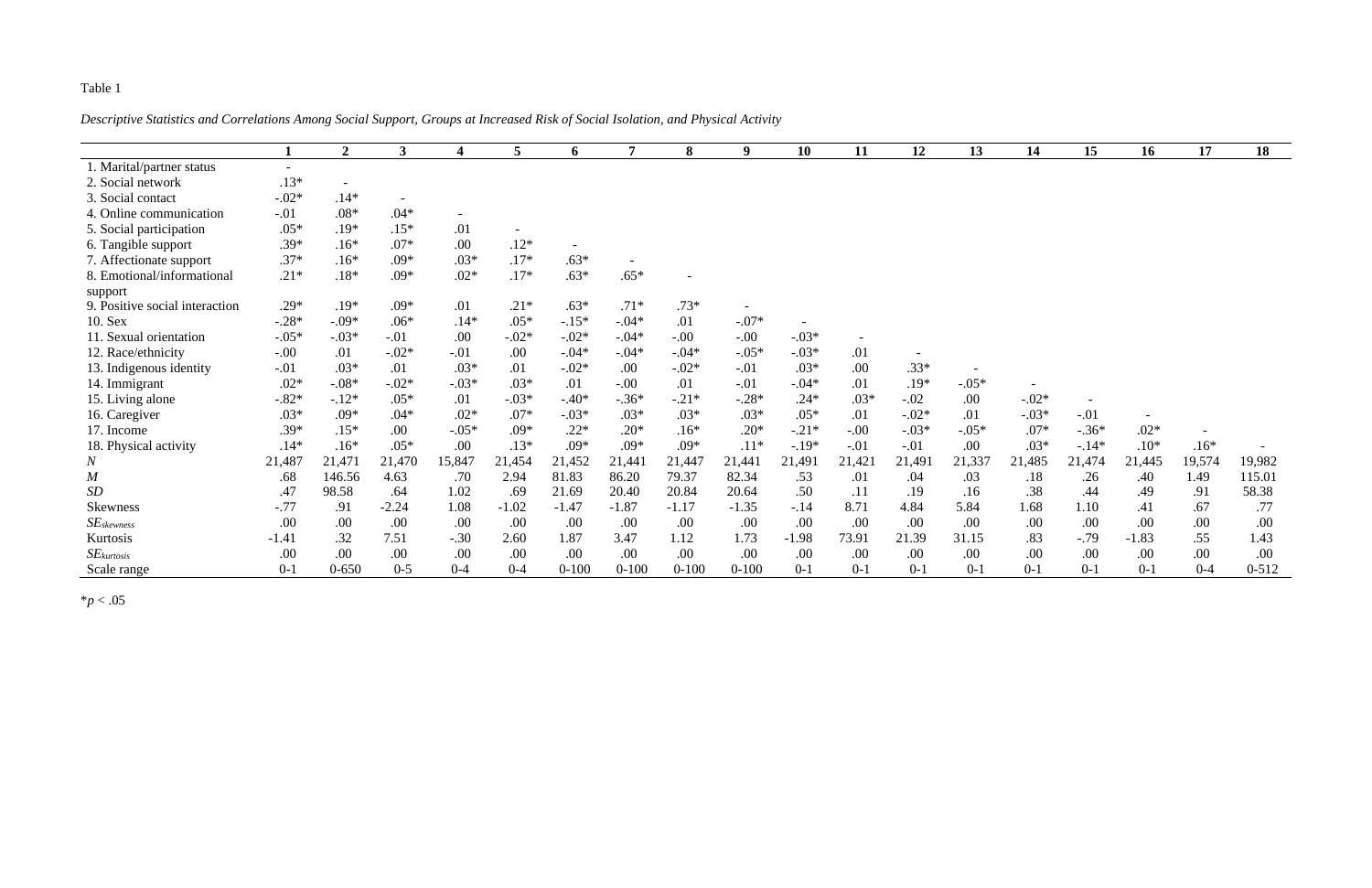#### Table 2

**Model 1 Model 2**  $(R^2 = .21^*, SE = .01)$  (*R*  $(R^2 = .21^*, SE = .01)$ *b SE b SE* **Predictor Variables** Marital/partner status  $-5.60*$  2.16 2.24 2.73 Social network .01 .04\* .01 .04\* .01 Social contact  $2.93*$   $91$   $2.89*$   $91$ Online communication .44 .63 -2.29 1.28 Social participation  $7.92^*$   $9.43^*$   $1.12$ Tangible support  $-0.08*$  .03  $-0.15*$  .05 Affectionate support .04 .04 .02 .04 Emotional/informational support .02 .04 .02 .04 .02 .04 Positive social interaction  $.01$  .05 .00 .04 **Covariates** Age  $-1.91*$   $-1.93*$  .11  $-1.93*$  .11 Education -.60 .53 -.64 .53 Body mass index  $-1.08*$   $-1.1$   $-1.09*$   $-1.1$ General health  $7.99*$   $7.97*$   $7.72$   $7.97*$   $7.72$ General mental health  $-1.51*$   $73$   $-1.55*$   $73$ Depression .13 .14 -.11 .14 Chronic conditions  $-1.32^*$  .21  $-1.35^*$  .21 Pain and discomfort 1.80 1.22 1.82 1.22 Injuries 2.62 1.86 2.58 1.85 Falls  $-5.26^*$   $1.65$   $-5.36^*$   $1.65$ Smoking habits  $-0.88*$  .45  $-0.90*$  .45 Alcohol use 1.46 .79 .79 .79 Social inequality 1.35\*  $1.35*$  .30  $1.34*$  .30 Retirement status 1.06 -11.95<sup>\*</sup> 1.06 -11.95<sup>\*</sup> 1.06 Barriers to more social activities  $1.42^*$  .62  $1.52^*$  .63 Barriers to more physical activities  $-4.86*$  .72  $-4.95*$  .72 **Moderator Variables** Sex  $-18.42^*$   $1.21$   $-10.18^*$   $1.96$ Sexual orientation  $-12.36*$   $3.88$   $-10.97*$   $3.96$ Race/ethnicity  $-8.61*$   $-3.14$   $-8.80*$   $3.16$ Indigenous identity  $9.34*$   $3.68$   $9.62*$   $3.67$ Immigrant 1.43 1.44 2.44 3.44 3.41 1.43

Living alone  $-10.15^*$   $2.20$   $-3.80$   $6.61$ Caregiver 9.01\*  $9.01*$  1.11  $8.89*$  1.10 Income .58 .58 .90

Marital/partner status x Sex  $-$  -  $-11.42*$  2.40 Social participation x Living alone - - -5.80\* 1.79 Tangible support x Living alone  $.15^*$  .05 Online communication x Income  $\qquad \qquad$  -  $\qquad \qquad$  1.65\* .72

*Associations Among Social Support, Groups at Increased Risk of Social Isolation, and Physical Activity*

Note: In Model 1, the moderators were included as control variables.

**Interaction Terms**